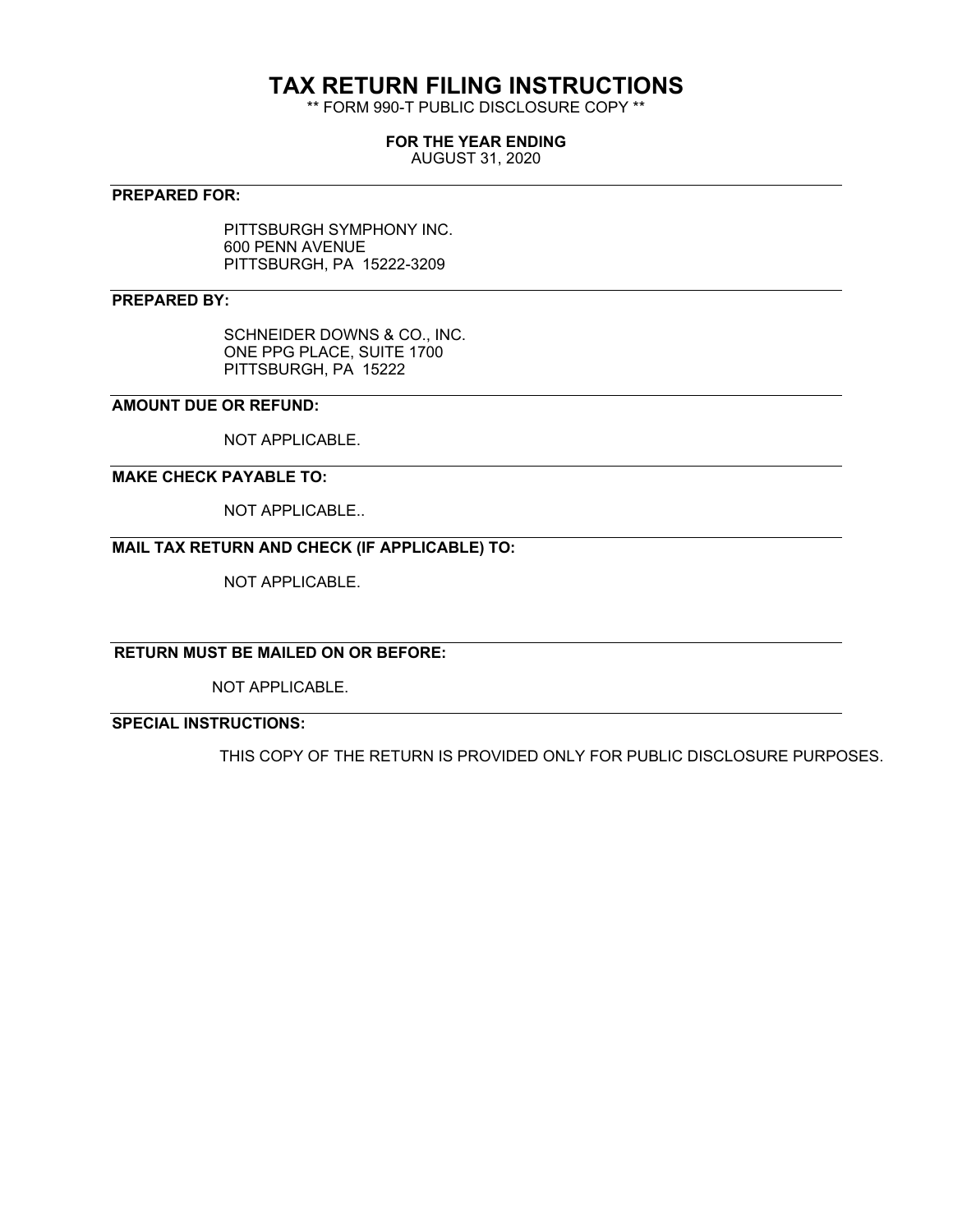|                                                      |                                                                                                                                                                                                                         |                                                                                                                                                                                                                                                                                                                                                    | ** PUBLIC DISCLOSURE COPY **                                                                                                             |                 |                |                                                      |                 |                                                       |  |  |  |  |
|------------------------------------------------------|-------------------------------------------------------------------------------------------------------------------------------------------------------------------------------------------------------------------------|----------------------------------------------------------------------------------------------------------------------------------------------------------------------------------------------------------------------------------------------------------------------------------------------------------------------------------------------------|------------------------------------------------------------------------------------------------------------------------------------------|-----------------|----------------|------------------------------------------------------|-----------------|-------------------------------------------------------|--|--|--|--|
| Form 990-T                                           |                                                                                                                                                                                                                         | <b>Exempt Organization Business Income Tax Return</b>                                                                                                                                                                                                                                                                                              |                                                                                                                                          |                 |                |                                                      |                 | OMB No. 1545-0047                                     |  |  |  |  |
|                                                      |                                                                                                                                                                                                                         |                                                                                                                                                                                                                                                                                                                                                    | (and proxy tax under section 6033(e))                                                                                                    |                 |                |                                                      |                 |                                                       |  |  |  |  |
|                                                      |                                                                                                                                                                                                                         | For calendar year 2019 or other tax year beginning SEP 1, 2019 sand ending AUG 31, 2020                                                                                                                                                                                                                                                            |                                                                                                                                          |                 |                |                                                      |                 | 2019                                                  |  |  |  |  |
| Department of the Treasury                           |                                                                                                                                                                                                                         |                                                                                                                                                                                                                                                                                                                                                    | Go to www.irs.gov/Form990T for instructions and the latest information.                                                                  |                 |                |                                                      |                 | Open to Public Inspection for                         |  |  |  |  |
| Internal Revenue Service                             |                                                                                                                                                                                                                         | bo not enter SSN numbers on this form as it may be made public if your organization is a $501(c)(3)$ .                                                                                                                                                                                                                                             |                                                                                                                                          |                 |                |                                                      |                 | 501(c)(3) Organizations Only                          |  |  |  |  |
| Α<br>Check box if<br>address changed                 |                                                                                                                                                                                                                         | Employer identification number<br>Name of organization (<br>Check box if name changed and see instructions.)<br>(Employees' trust, see<br>instructions.)                                                                                                                                                                                           |                                                                                                                                          |                 |                |                                                      |                 |                                                       |  |  |  |  |
|                                                      |                                                                                                                                                                                                                         |                                                                                                                                                                                                                                                                                                                                                    |                                                                                                                                          |                 |                |                                                      |                 | 25-0986052                                            |  |  |  |  |
| <b>B</b> Exempt under section<br>$X \mid 501(c)$ (3) | Print<br>0ľ                                                                                                                                                                                                             |                                                                                                                                                                                                                                                                                                                                                    | PITTSBURGH SYMPHONY INC.<br>F Unrelated business activity code<br>Number, street, and room or suite no. If a P.O. box, see instructions. |                 |                |                                                      |                 |                                                       |  |  |  |  |
| 220(e)<br>408(e)                                     | Type                                                                                                                                                                                                                    | 600 PENN AVENUE                                                                                                                                                                                                                                                                                                                                    |                                                                                                                                          |                 |                |                                                      |                 | (See instructions.)                                   |  |  |  |  |
| 408A<br>530(a)                                       |                                                                                                                                                                                                                         | City or town, state or province, country, and ZIP or foreign postal code                                                                                                                                                                                                                                                                           |                                                                                                                                          |                 |                |                                                      |                 |                                                       |  |  |  |  |
| 529(a)                                               |                                                                                                                                                                                                                         | PITTSBURGH, PA 15222-3209                                                                                                                                                                                                                                                                                                                          |                                                                                                                                          |                 |                |                                                      | 453000          |                                                       |  |  |  |  |
|                                                      | $\begin{array}{l l l}\hline \texttt{G} & \texttt{Book value of all assets} \\\hline \texttt{at end of year} & 160,513,295. & \texttt{G Check organization type} & \texttt{X} & 501(c) corporation \\\hline \end{array}$ |                                                                                                                                                                                                                                                                                                                                                    |                                                                                                                                          |                 |                |                                                      |                 |                                                       |  |  |  |  |
|                                                      |                                                                                                                                                                                                                         |                                                                                                                                                                                                                                                                                                                                                    |                                                                                                                                          |                 | $501(c)$ trust |                                                      | $401(a)$ trust  | Other trust                                           |  |  |  |  |
|                                                      |                                                                                                                                                                                                                         | H Enter the number of the organization's unrelated trades or businesses.                                                                                                                                                                                                                                                                           |                                                                                                                                          | 2               |                | Describe the only (or first) unrelated               |                 |                                                       |  |  |  |  |
|                                                      |                                                                                                                                                                                                                         | trade or business here > PASSIVE INVESTMENTS                                                                                                                                                                                                                                                                                                       |                                                                                                                                          |                 |                | . If only one, complete Parts I-V. If more than one, |                 |                                                       |  |  |  |  |
|                                                      |                                                                                                                                                                                                                         | describe the first in the blank space at the end of the previous sentence, complete Parts I and II, complete a Schedule M for each additional trade or                                                                                                                                                                                             |                                                                                                                                          |                 |                |                                                      |                 |                                                       |  |  |  |  |
| business, then complete Parts III-V.                 |                                                                                                                                                                                                                         | I During the tax year, was the corporation a subsidiary in an affiliated group or a parent-subsidiary controlled group?                                                                                                                                                                                                                            |                                                                                                                                          |                 |                |                                                      |                 | $\boxed{\text{X}}$ No                                 |  |  |  |  |
|                                                      |                                                                                                                                                                                                                         | If "Yes," enter the name and identifying number of the parent corporation.                                                                                                                                                                                                                                                                         |                                                                                                                                          |                 |                |                                                      | Yes             |                                                       |  |  |  |  |
|                                                      |                                                                                                                                                                                                                         | J The books are in care of SCOTT MICHAEL                                                                                                                                                                                                                                                                                                           |                                                                                                                                          |                 |                |                                                      |                 | Telephone number $\blacktriangleright$ (412) 392-4813 |  |  |  |  |
| Part I                                               |                                                                                                                                                                                                                         | <b>Unrelated Trade or Business Income</b>                                                                                                                                                                                                                                                                                                          |                                                                                                                                          |                 | (A) Income     | (B) Expenses                                         |                 | (C) Net                                               |  |  |  |  |
| <b>1a</b> Gross receipts or sales                    |                                                                                                                                                                                                                         |                                                                                                                                                                                                                                                                                                                                                    |                                                                                                                                          |                 |                |                                                      |                 |                                                       |  |  |  |  |
| Less returns and allowances                          |                                                                                                                                                                                                                         | <u> 1980 - Johann Barbara, martxa al</u>                                                                                                                                                                                                                                                                                                           | c Balance <b>Division</b>                                                                                                                | 1c              |                |                                                      |                 |                                                       |  |  |  |  |
| 2                                                    |                                                                                                                                                                                                                         |                                                                                                                                                                                                                                                                                                                                                    |                                                                                                                                          | $\overline{2}$  |                |                                                      |                 |                                                       |  |  |  |  |
| Gross profit. Subtract line 2 from line 1c<br>3      |                                                                                                                                                                                                                         |                                                                                                                                                                                                                                                                                                                                                    |                                                                                                                                          | 3               |                |                                                      |                 |                                                       |  |  |  |  |
| 4a                                                   |                                                                                                                                                                                                                         |                                                                                                                                                                                                                                                                                                                                                    |                                                                                                                                          | 4a              | 343,286.       |                                                      |                 | 343, 286.                                             |  |  |  |  |
| b                                                    |                                                                                                                                                                                                                         | Net gain (loss) (Form 4797, Part II, line 17) (attach Form 4797)                                                                                                                                                                                                                                                                                   |                                                                                                                                          | 4 <sub>b</sub>  |                |                                                      |                 |                                                       |  |  |  |  |
| C                                                    |                                                                                                                                                                                                                         |                                                                                                                                                                                                                                                                                                                                                    |                                                                                                                                          | 4c<br>5         | 72, 245.       | STMT 1                                               |                 | 72,245.                                               |  |  |  |  |
| 5<br>Rent income (Schedule C)<br>6                   |                                                                                                                                                                                                                         | Income (loss) from a partnership or an S corporation (attach statement)                                                                                                                                                                                                                                                                            |                                                                                                                                          | 6               |                |                                                      |                 |                                                       |  |  |  |  |
| 7                                                    |                                                                                                                                                                                                                         |                                                                                                                                                                                                                                                                                                                                                    |                                                                                                                                          | $\overline{7}$  |                |                                                      |                 |                                                       |  |  |  |  |
| 8                                                    |                                                                                                                                                                                                                         | Interest, annuities, royalties, and rents from a controlled organization (Schedule F)                                                                                                                                                                                                                                                              |                                                                                                                                          | 8               |                |                                                      |                 |                                                       |  |  |  |  |
| 9                                                    |                                                                                                                                                                                                                         | Investment income of a section $501(c)(7)$ , (9), or (17) organization (Schedule G)                                                                                                                                                                                                                                                                |                                                                                                                                          | 9               |                |                                                      |                 |                                                       |  |  |  |  |
| 10                                                   |                                                                                                                                                                                                                         |                                                                                                                                                                                                                                                                                                                                                    |                                                                                                                                          | 10              |                |                                                      |                 |                                                       |  |  |  |  |
| Advertising income (Schedule J)<br>11                |                                                                                                                                                                                                                         |                                                                                                                                                                                                                                                                                                                                                    |                                                                                                                                          | 11              |                |                                                      |                 |                                                       |  |  |  |  |
| 12                                                   |                                                                                                                                                                                                                         |                                                                                                                                                                                                                                                                                                                                                    |                                                                                                                                          | 12              |                |                                                      |                 |                                                       |  |  |  |  |
| Total. Combine lines 3 through 12.<br>13             |                                                                                                                                                                                                                         |                                                                                                                                                                                                                                                                                                                                                    |                                                                                                                                          | $\overline{13}$ | 415,531.       |                                                      |                 | 415,531.                                              |  |  |  |  |
| Part II                                              |                                                                                                                                                                                                                         | <b>Deductions Not Taken Elsewhere</b> (See instructions for limitations on deductions.)<br>(Deductions must be directly connected with the unrelated business income.)                                                                                                                                                                             |                                                                                                                                          |                 |                |                                                      |                 |                                                       |  |  |  |  |
|                                                      |                                                                                                                                                                                                                         |                                                                                                                                                                                                                                                                                                                                                    |                                                                                                                                          |                 |                |                                                      |                 |                                                       |  |  |  |  |
| 14<br>15                                             |                                                                                                                                                                                                                         | Compensation of officers, directors, and trustees (Schedule K) [11] [2010] Compensation of officers, directors, and trustees (Schedule K) [11] [2011] [2011] [2012] [2012] [2012] [2012] [2012] [2012] [2012] [2012] [2012] [2                                                                                                                     |                                                                                                                                          |                 |                |                                                      | 14<br>15        | 5,821.                                                |  |  |  |  |
| 16                                                   |                                                                                                                                                                                                                         | Salaries and wages <b>construction and construction of the construction</b> and wages <b>construction</b> and wages <b>construction</b><br>Repairs and maintenance <i>[1] [1] [1] [1] [1] [1] [1] [1] [1] [1]</i> [1] <b>[1]</b> [1] <b>[1]</b> [1] <b>[1] [1] [1] [1] [1] [1] [1] [1] [1] [1] [1] [1] [1] [1] [1] [1] [1] [1] [1] [1] [1] [1]</b> |                                                                                                                                          |                 |                |                                                      | 16              |                                                       |  |  |  |  |
| 17                                                   |                                                                                                                                                                                                                         | Bad debts <b>with a construction of the construction</b> of the construction of the construction of the construction of the construction of the construction of the construction of the construction of the construction of the con                                                                                                                |                                                                                                                                          |                 |                |                                                      | 17              |                                                       |  |  |  |  |
| 18                                                   |                                                                                                                                                                                                                         | Interest (attach schedule) (see instructions) www.communications.communications are interest (attach schedule)                                                                                                                                                                                                                                     |                                                                                                                                          |                 |                |                                                      | 18              |                                                       |  |  |  |  |
| 19                                                   |                                                                                                                                                                                                                         | Taxes and licenses <b>with a construction of the construction of the construction of the construction</b>                                                                                                                                                                                                                                          |                                                                                                                                          |                 |                |                                                      | 19              | 2,414.                                                |  |  |  |  |
| 20                                                   |                                                                                                                                                                                                                         |                                                                                                                                                                                                                                                                                                                                                    |                                                                                                                                          |                 |                |                                                      |                 |                                                       |  |  |  |  |
| 21                                                   |                                                                                                                                                                                                                         | Less depreciation claimed on Schedule A and elsewhere on return [11] [214]                                                                                                                                                                                                                                                                         |                                                                                                                                          |                 |                |                                                      | 21 <sub>b</sub> |                                                       |  |  |  |  |
| 22<br>Depletion                                      |                                                                                                                                                                                                                         |                                                                                                                                                                                                                                                                                                                                                    |                                                                                                                                          |                 |                |                                                      | 22              |                                                       |  |  |  |  |
| 23                                                   |                                                                                                                                                                                                                         | Contributions to deferred compensation plans [11] manufactured contributions to deferred compensation plans [11] manufactured compensation plans [11] manufactured compensation plans [11] manufactured compensation plans in                                                                                                                      |                                                                                                                                          |                 |                |                                                      | 23              |                                                       |  |  |  |  |
| 24<br>Employee benefit programs                      |                                                                                                                                                                                                                         |                                                                                                                                                                                                                                                                                                                                                    |                                                                                                                                          |                 |                |                                                      | 24              |                                                       |  |  |  |  |
| 25<br>26                                             |                                                                                                                                                                                                                         |                                                                                                                                                                                                                                                                                                                                                    |                                                                                                                                          |                 |                |                                                      | 25<br>26        |                                                       |  |  |  |  |
| 27                                                   |                                                                                                                                                                                                                         | Other deductions (attach schedule) Material Material Material SEE STATEMENT 2                                                                                                                                                                                                                                                                      |                                                                                                                                          |                 |                |                                                      | 27              | 190,406.                                              |  |  |  |  |
| 28                                                   |                                                                                                                                                                                                                         |                                                                                                                                                                                                                                                                                                                                                    |                                                                                                                                          |                 |                |                                                      | 28              | 198,641.                                              |  |  |  |  |
| 29                                                   |                                                                                                                                                                                                                         |                                                                                                                                                                                                                                                                                                                                                    |                                                                                                                                          |                 |                |                                                      | 29              | 216,890.                                              |  |  |  |  |
| 30                                                   |                                                                                                                                                                                                                         | Deduction for net operating loss arising in tax years beginning on or after January 1, 2018                                                                                                                                                                                                                                                        |                                                                                                                                          |                 |                |                                                      |                 |                                                       |  |  |  |  |
|                                                      |                                                                                                                                                                                                                         | (see instructions) with an account of the contract of the contract of the contract of the contract of the contract of the contract of the contract of the contract of the contract of the contract of the contract of the cont                                                                                                                     |                                                                                                                                          |                 |                |                                                      | 30              | 0.                                                    |  |  |  |  |
| 31                                                   |                                                                                                                                                                                                                         |                                                                                                                                                                                                                                                                                                                                                    |                                                                                                                                          |                 |                |                                                      | 31              | 216,890.                                              |  |  |  |  |
|                                                      |                                                                                                                                                                                                                         | 923701 01-27-20 LHA For Paperwork Reduction Act Notice, see instructions.                                                                                                                                                                                                                                                                          |                                                                                                                                          |                 |                |                                                      |                 | Form 990-T (2019)                                     |  |  |  |  |

60

16040427 786250 23428-24000 2019.05092 PITTSBURGH SYMPHONY INC. 23428-21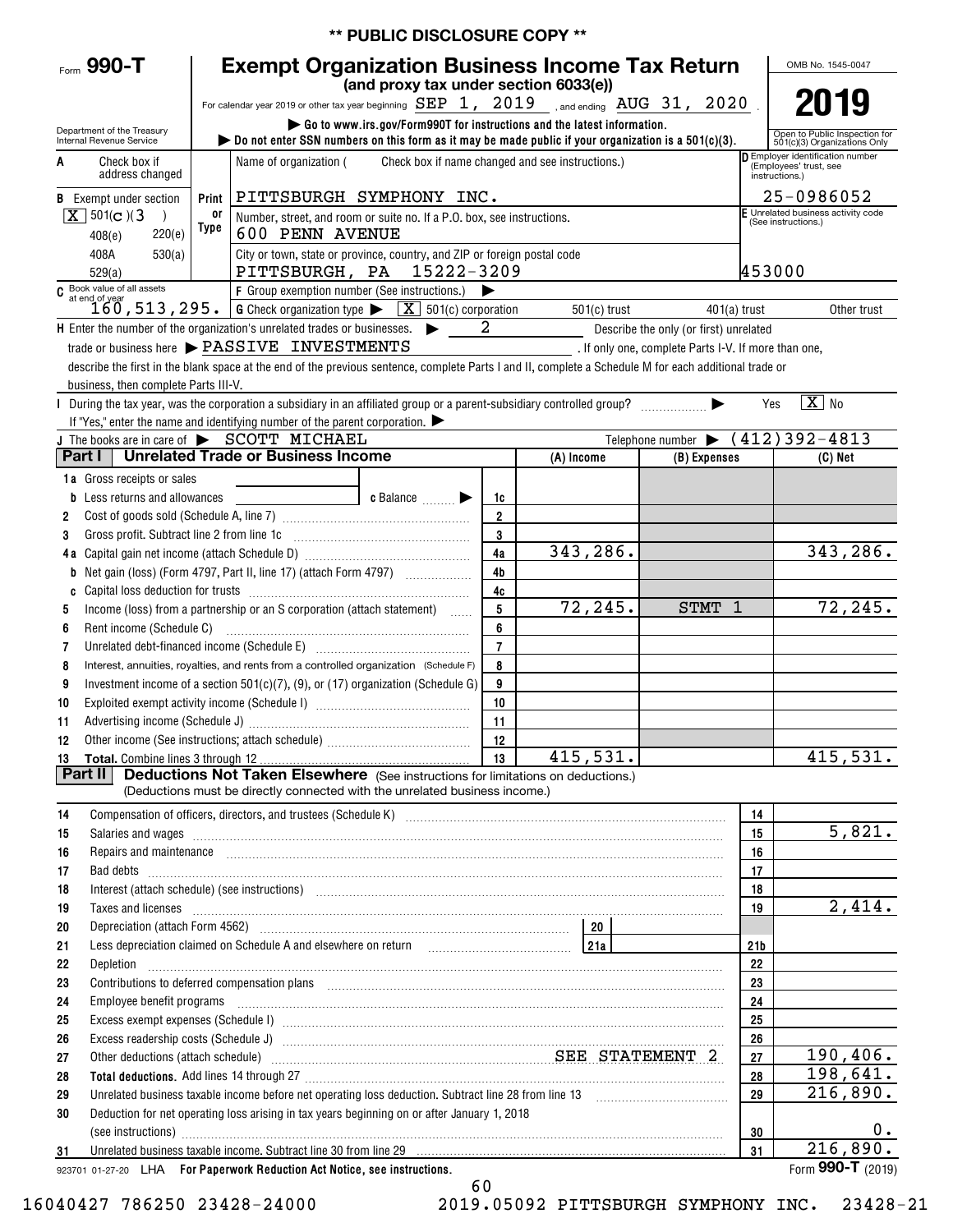### Form 990-T (2019)  $\rm{PITTSBURGH}$   $\rm{SYMPHONY}$   $\rm{INC.}$

| Part III        |                                                                                       | <b>Total Unrelated Business Taxable Income</b>                                                                                                                                                                                 |                                                                   |           |                       |            |                                                                       |  |  |
|-----------------|---------------------------------------------------------------------------------------|--------------------------------------------------------------------------------------------------------------------------------------------------------------------------------------------------------------------------------|-------------------------------------------------------------------|-----------|-----------------------|------------|-----------------------------------------------------------------------|--|--|
| 32              |                                                                                       |                                                                                                                                                                                                                                |                                                                   |           |                       | 32         | 227,065.                                                              |  |  |
| 33              |                                                                                       | Amounts paid for disallowed fringes encontractional contraction of the contraction of the contraction of the contraction of the contraction of the contraction of the contraction of the contraction of the contraction of the |                                                                   |           |                       | 33         |                                                                       |  |  |
| 34              |                                                                                       |                                                                                                                                                                                                                                |                                                                   |           |                       | 34         | 0.                                                                    |  |  |
| 35              |                                                                                       | Total unrelated business taxable income before pre-2018 NOLs and specific deduction. Subtract line 34 from the sum of lines 32 and 33                                                                                          |                                                                   |           |                       | 35         | 227,065.                                                              |  |  |
| 36              |                                                                                       | Deduction for net operating loss arising in tax years beginning before January 1, 2018 (see instructions) $\ldots$ STMT 3                                                                                                      |                                                                   |           |                       | 36         | 227,065.                                                              |  |  |
| 37              |                                                                                       | Total of unrelated business taxable income before specific deduction. Subtract line 36 from line 35 [11] [11] Total of uncontrolleration of the state of the state of the state of the state of the state of the state of the  |                                                                   |           |                       | 37         |                                                                       |  |  |
|                 |                                                                                       |                                                                                                                                                                                                                                |                                                                   |           |                       | 38         | 1,000.                                                                |  |  |
| 38              |                                                                                       | Specific deduction (Generally \$1,000, but see line 38 instructions for exceptions)                                                                                                                                            |                                                                   |           |                       |            |                                                                       |  |  |
| 39              |                                                                                       | Unrelated business taxable income. Subtract line 38 from line 37. If line 38 is greater than line 37.                                                                                                                          |                                                                   |           |                       |            | $0$ .                                                                 |  |  |
|                 |                                                                                       | enter the smaller of zero or line 37<br><b>Part IV   Tax Computation</b>                                                                                                                                                       |                                                                   |           |                       | 39         |                                                                       |  |  |
|                 |                                                                                       |                                                                                                                                                                                                                                |                                                                   |           |                       |            | 0.                                                                    |  |  |
| 40              |                                                                                       |                                                                                                                                                                                                                                |                                                                   |           | $\blacktriangleright$ | 40         |                                                                       |  |  |
| 41              |                                                                                       | Trusts Taxable at Trust Rates. See instructions for tax computation. Income tax on the amount on line 39 from:                                                                                                                 |                                                                   |           |                       |            |                                                                       |  |  |
|                 |                                                                                       | Tax rate schedule or                                                                                                                                                                                                           |                                                                   |           | ▶                     | 41         |                                                                       |  |  |
| 42              |                                                                                       | Proxy tax. See instructions information and contact the contract of the contract of the contract of the contract of the contract of the contract of the contract of the contract of the contract of the contract of the contra |                                                                   |           |                       | 42         |                                                                       |  |  |
| 43              |                                                                                       | Alternative minimum tax (trusts only) manufactured and all the manufactured and all the minimum tax (trusts only)                                                                                                              |                                                                   |           |                       | 43         |                                                                       |  |  |
| 44              |                                                                                       | Tax on Noncompliant Facility Income. See instructions [11] All and the content of the set of Noncompliant Facility Income. See instructions [11] All and the set of Management of the Second Management of the Second Manageme |                                                                   |           |                       | 44         |                                                                       |  |  |
| 45              |                                                                                       | Total. Add lines 42, 43, and 44 to line 40 or 41, whichever applies                                                                                                                                                            |                                                                   |           |                       | 45         | $\overline{0}$ .                                                      |  |  |
| Part V          |                                                                                       | <b>Tax and Payments</b>                                                                                                                                                                                                        |                                                                   |           |                       |            |                                                                       |  |  |
|                 |                                                                                       | 46a Foreign tax credit (corporations attach Form 1118; trusts attach Form 1116)                                                                                                                                                |                                                                   | 46a       |                       |            |                                                                       |  |  |
| b               |                                                                                       | Other credits (see instructions)                                                                                                                                                                                               |                                                                   | 46b       |                       |            |                                                                       |  |  |
| C               |                                                                                       | General business credit. Attach Form 3800                                                                                                                                                                                      |                                                                   | 46c       |                       |            |                                                                       |  |  |
| d               |                                                                                       |                                                                                                                                                                                                                                |                                                                   |           |                       |            |                                                                       |  |  |
|                 |                                                                                       |                                                                                                                                                                                                                                |                                                                   |           |                       | 46e        |                                                                       |  |  |
| 47              |                                                                                       | Subtract line 46e from line 45 <b>manual contract of the 45</b> manual contract line 46e from line 45                                                                                                                          |                                                                   |           |                       | 47         | 0.                                                                    |  |  |
| 48              |                                                                                       | Other taxes. Check if from: Form 4255 Form 8611 Form 8697 Form 8866 OD Other (attach schedule)                                                                                                                                 |                                                                   |           |                       | 48         |                                                                       |  |  |
| 49              |                                                                                       |                                                                                                                                                                                                                                |                                                                   |           |                       | 49         | $0$ .                                                                 |  |  |
| 50              |                                                                                       |                                                                                                                                                                                                                                |                                                                   |           |                       | 50         | $\overline{0}$ .                                                      |  |  |
|                 |                                                                                       |                                                                                                                                                                                                                                |                                                                   | 51a       |                       |            |                                                                       |  |  |
|                 |                                                                                       |                                                                                                                                                                                                                                |                                                                   |           |                       |            |                                                                       |  |  |
|                 |                                                                                       |                                                                                                                                                                                                                                |                                                                   | 51 b      |                       |            |                                                                       |  |  |
|                 |                                                                                       |                                                                                                                                                                                                                                |                                                                   | 51c       |                       |            |                                                                       |  |  |
|                 |                                                                                       | d Foreign organizations: Tax paid or withheld at source (see instructions) [1000100000000000000000000000000000                                                                                                                 |                                                                   | 51d       |                       |            |                                                                       |  |  |
|                 |                                                                                       |                                                                                                                                                                                                                                |                                                                   | 51e       |                       |            |                                                                       |  |  |
|                 |                                                                                       |                                                                                                                                                                                                                                |                                                                   | 51f       |                       |            |                                                                       |  |  |
|                 |                                                                                       | <b>g</b> Other credits, adjustments, and payments: Form 2439                                                                                                                                                                   | <u> The Communication</u>                                         |           |                       |            |                                                                       |  |  |
|                 |                                                                                       | Form 4136                                                                                                                                                                                                                      | Total $\blacktriangleright$<br><u>other _____________________</u> | 51g       |                       |            |                                                                       |  |  |
| 52              |                                                                                       |                                                                                                                                                                                                                                |                                                                   |           |                       | 52         |                                                                       |  |  |
| 53              |                                                                                       | Estimated tax penalty (see instructions). Check if Form 2220 is attached $\begin{array}{ c c }\n\hline\n\end{array}$                                                                                                           |                                                                   |           |                       | 53         |                                                                       |  |  |
| 54              |                                                                                       | Tax due. If line 52 is less than the total of lines 49, 50, and 53, enter amount owed                                                                                                                                          |                                                                   |           |                       | 54         |                                                                       |  |  |
| 55              |                                                                                       |                                                                                                                                                                                                                                |                                                                   |           |                       | 55         |                                                                       |  |  |
| 56              |                                                                                       | Enter the amount of line 55 you want: Credited to 2020 estimated tax                                                                                                                                                           |                                                                   |           | Refunded              | 56         |                                                                       |  |  |
| <b>Part VI</b>  |                                                                                       | Statements Regarding Certain Activities and Other Information (see instructions)                                                                                                                                               |                                                                   |           |                       |            |                                                                       |  |  |
| 57              |                                                                                       | At any time during the 2019 calendar year, did the organization have an interest in or a signature or other authority                                                                                                          |                                                                   |           |                       |            | No<br>Yes                                                             |  |  |
|                 |                                                                                       | over a financial account (bank, securities, or other) in a foreign country? If "Yes," the organization may have to file                                                                                                        |                                                                   |           |                       |            |                                                                       |  |  |
|                 |                                                                                       | FinCEN Form 114, Report of Foreign Bank and Financial Accounts. If "Yes," enter the name of the foreign country                                                                                                                |                                                                   |           |                       |            |                                                                       |  |  |
|                 | here                                                                                  |                                                                                                                                                                                                                                |                                                                   |           |                       |            | х                                                                     |  |  |
| 58              |                                                                                       | During the tax year, did the organization receive a distribution from, or was it the grantor of, or transferor to, a foreign trust?                                                                                            |                                                                   |           |                       |            | $\overline{\texttt{x}}$                                               |  |  |
|                 |                                                                                       | If "Yes," see instructions for other forms the organization may have to file.                                                                                                                                                  |                                                                   |           |                       |            |                                                                       |  |  |
| 59              |                                                                                       | Enter the amount of tax-exempt interest received or accrued during the tax year $\triangleright$ \$                                                                                                                            |                                                                   |           |                       |            |                                                                       |  |  |
|                 |                                                                                       | Under penalties of perjury, I declare that I have examined this return, including accompanying schedules and statements, and to the best of my knowledge and belief, it is true,                                               |                                                                   |           |                       |            |                                                                       |  |  |
| Sign            |                                                                                       | correct, and complete. Declaration of preparer (other than taxpayer) is based on all information of which preparer has any knowledge.                                                                                          |                                                                   |           |                       |            |                                                                       |  |  |
| <b>Here</b>     |                                                                                       |                                                                                                                                                                                                                                |                                                                   | FINANCE & | CFO                   |            | May the IRS discuss this return with<br>the preparer shown below (see |  |  |
|                 |                                                                                       | Signature of officer                                                                                                                                                                                                           | Date                                                              |           |                       |            | instructions)? $\mid \mathbf{X} \mid$<br><b>Yes</b><br>No             |  |  |
|                 |                                                                                       |                                                                                                                                                                                                                                |                                                                   |           | Check                 | PTIN<br>if |                                                                       |  |  |
|                 |                                                                                       | Print/Type preparer's name                                                                                                                                                                                                     | Preparer's signature                                              | Date      |                       |            |                                                                       |  |  |
| Paid            |                                                                                       | SUSAN M. KIRSCH                                                                                                                                                                                                                | SUSAN M. KIRSCH                                                   |           | self-employed         |            | P00341397                                                             |  |  |
|                 | Preparer<br>25-1408703<br>Firm's name $\triangleright$ SCHNEIDER DOWNS & CO.,<br>INC. |                                                                                                                                                                                                                                |                                                                   |           |                       |            |                                                                       |  |  |
|                 | Firm's $EIN$<br><b>Use Only</b>                                                       |                                                                                                                                                                                                                                |                                                                   |           |                       |            |                                                                       |  |  |
|                 | ONE PPG PLACE, SUITE 1700<br>PITTSBURGH, PA 15222                                     |                                                                                                                                                                                                                                |                                                                   |           |                       |            |                                                                       |  |  |
|                 |                                                                                       | Firm's address                                                                                                                                                                                                                 |                                                                   |           | Phone no.             |            | $412 - 261 - 3644$                                                    |  |  |
| 923711 01-27-20 |                                                                                       |                                                                                                                                                                                                                                | 61                                                                |           |                       |            | Form 990-T (2019)                                                     |  |  |
|                 |                                                                                       |                                                                                                                                                                                                                                |                                                                   |           |                       |            |                                                                       |  |  |

16040427 786250 23428-24000 2019.05092 PITTSBURGH SYMPHONY INC. 23428-21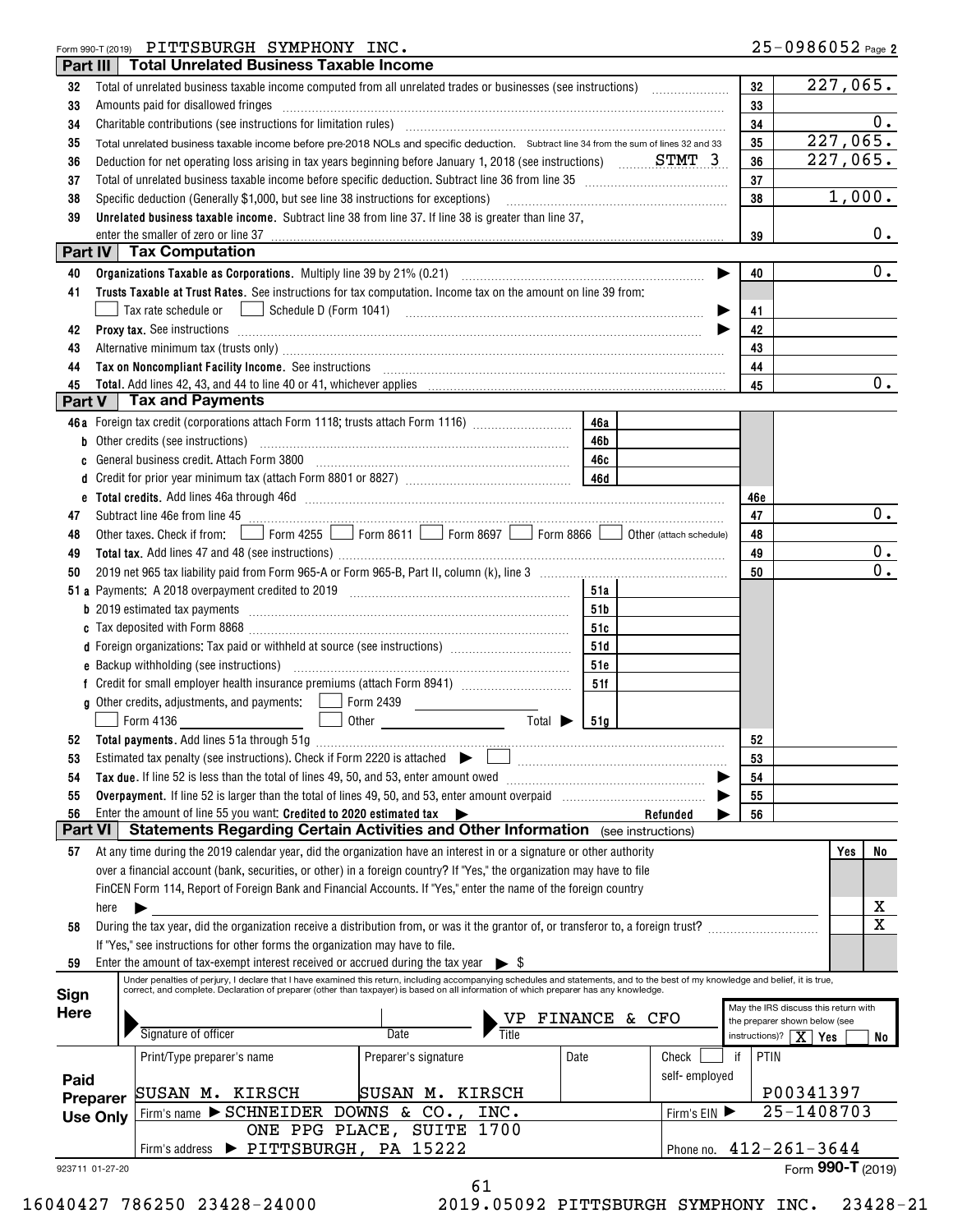Inventory at beginning of year  $\,\ldots\ldots$ 

**1**

**Schedule A - Cost of Goods Sold.** Enter method of inventory valuation  $\triangleright$ 

**1**

| 2                                                                                                                         | Purchases                                                                                                      | $\overline{2}$ |                                                                                               | 7 Cost of goods sold. Subtract line 6 |                                                                                                                                                     |    |                                                                                  |                |                                                                                |     |    |
|---------------------------------------------------------------------------------------------------------------------------|----------------------------------------------------------------------------------------------------------------|----------------|-----------------------------------------------------------------------------------------------|---------------------------------------|-----------------------------------------------------------------------------------------------------------------------------------------------------|----|----------------------------------------------------------------------------------|----------------|--------------------------------------------------------------------------------|-----|----|
| 3                                                                                                                         |                                                                                                                | $\overline{3}$ |                                                                                               |                                       | from line 5. Enter here and in Part I,                                                                                                              |    |                                                                                  |                |                                                                                |     |    |
|                                                                                                                           | 4a Additional section 263A costs                                                                               |                |                                                                                               |                                       |                                                                                                                                                     |    |                                                                                  | $\overline{7}$ |                                                                                |     |    |
|                                                                                                                           | (attach schedule)                                                                                              | 4a             |                                                                                               | 8                                     | Do the rules of section 263A (with respect to                                                                                                       |    |                                                                                  |                |                                                                                | Yes | No |
|                                                                                                                           | <b>b</b> Other costs (attach schedule)                                                                         | 4 <sub>b</sub> |                                                                                               |                                       | property produced or acquired for resale) apply to                                                                                                  |    |                                                                                  |                |                                                                                |     |    |
|                                                                                                                           | 5 Total. Add lines 1 through 4b                                                                                | 5              |                                                                                               |                                       | the organization?                                                                                                                                   |    |                                                                                  |                |                                                                                |     |    |
|                                                                                                                           | Schedule C - Rent Income (From Real Property and Personal Property Leased With Real Property)                  |                |                                                                                               |                                       |                                                                                                                                                     |    |                                                                                  |                |                                                                                |     |    |
|                                                                                                                           | (see instructions)                                                                                             |                |                                                                                               |                                       |                                                                                                                                                     |    |                                                                                  |                |                                                                                |     |    |
|                                                                                                                           | 1. Description of property                                                                                     |                |                                                                                               |                                       |                                                                                                                                                     |    |                                                                                  |                |                                                                                |     |    |
| (1)                                                                                                                       |                                                                                                                |                |                                                                                               |                                       |                                                                                                                                                     |    |                                                                                  |                |                                                                                |     |    |
| (2)                                                                                                                       |                                                                                                                |                |                                                                                               |                                       |                                                                                                                                                     |    |                                                                                  |                |                                                                                |     |    |
| (3)                                                                                                                       |                                                                                                                |                |                                                                                               |                                       |                                                                                                                                                     |    |                                                                                  |                |                                                                                |     |    |
| (4)                                                                                                                       |                                                                                                                |                |                                                                                               |                                       |                                                                                                                                                     |    |                                                                                  |                |                                                                                |     |    |
|                                                                                                                           | 2.                                                                                                             |                | Rent received or accrued                                                                      |                                       |                                                                                                                                                     |    | 3(a) Deductions directly connected with the income in                            |                |                                                                                |     |    |
| (a) From personal property (if the percentage of<br>rent for personal property is more than<br>10% but not more than 50%) |                                                                                                                |                |                                                                                               |                                       | (b) From real and personal property (if the percentage<br>of rent for personal property exceeds 50% or if<br>the rent is based on profit or income) |    |                                                                                  |                | columns 2(a) and 2(b) (attach schedule)                                        |     |    |
| (1)                                                                                                                       |                                                                                                                |                |                                                                                               |                                       |                                                                                                                                                     |    |                                                                                  |                |                                                                                |     |    |
| (2)                                                                                                                       |                                                                                                                |                |                                                                                               |                                       |                                                                                                                                                     |    |                                                                                  |                |                                                                                |     |    |
| (3)                                                                                                                       |                                                                                                                |                |                                                                                               |                                       |                                                                                                                                                     |    |                                                                                  |                |                                                                                |     |    |
| (4)                                                                                                                       |                                                                                                                |                |                                                                                               |                                       |                                                                                                                                                     |    |                                                                                  |                |                                                                                |     |    |
| Total                                                                                                                     |                                                                                                                | 0.             | Total                                                                                         |                                       |                                                                                                                                                     | 0. |                                                                                  |                |                                                                                |     |    |
|                                                                                                                           | (c) Total income. Add totals of columns 2(a) and 2(b). Enter<br>here and on page 1, Part I, line 6, column (A) |                |                                                                                               |                                       |                                                                                                                                                     | 0. | (b) Total deductions.<br>Enter here and on page 1,<br>Part I, line 6, column (B) |                |                                                                                |     | 0. |
|                                                                                                                           | <b>Schedule E - Unrelated Debt-Financed Income</b>                                                             |                |                                                                                               |                                       | (see instructions)                                                                                                                                  |    |                                                                                  |                |                                                                                |     |    |
|                                                                                                                           |                                                                                                                |                |                                                                                               |                                       | 2. Gross income from<br>or allocable to debt-                                                                                                       |    | 3. Deductions directly connected with or allocable<br>to debt-financed property  |                |                                                                                |     |    |
|                                                                                                                           | 1. Description of debt-financed property                                                                       |                |                                                                                               | financed property                     |                                                                                                                                                     |    | (a) Straight line depreciation<br>(attach schedule)                              |                | (b) Other deductions<br>(attach schedule)                                      |     |    |
| (1)                                                                                                                       |                                                                                                                |                |                                                                                               |                                       |                                                                                                                                                     |    |                                                                                  |                |                                                                                |     |    |
| (2)                                                                                                                       |                                                                                                                |                |                                                                                               |                                       |                                                                                                                                                     |    |                                                                                  |                |                                                                                |     |    |
| (3)                                                                                                                       |                                                                                                                |                |                                                                                               |                                       |                                                                                                                                                     |    |                                                                                  |                |                                                                                |     |    |
| (4)                                                                                                                       |                                                                                                                |                |                                                                                               |                                       |                                                                                                                                                     |    |                                                                                  |                |                                                                                |     |    |
|                                                                                                                           | 4. Amount of average acquisition<br>debt on or allocable to debt-financed<br>property (attach schedule)        |                | 5 Average adjusted basis<br>of or allocable to<br>debt-financed property<br>(attach schedule) | 6. Column 4 divided<br>by column 5    |                                                                                                                                                     |    | 7. Gross income<br>reportable (column<br>2 x column 6)                           |                | 8. Allocable deductions<br>(column 6 x total of columns<br>$3(a)$ and $3(b)$ ) |     |    |
| (1)                                                                                                                       |                                                                                                                |                |                                                                                               |                                       | $\frac{0}{0}$                                                                                                                                       |    |                                                                                  |                |                                                                                |     |    |
| (2)                                                                                                                       |                                                                                                                |                |                                                                                               |                                       | $\%$                                                                                                                                                |    |                                                                                  |                |                                                                                |     |    |
| (3)                                                                                                                       |                                                                                                                |                |                                                                                               |                                       | $\frac{0}{0}$                                                                                                                                       |    |                                                                                  |                |                                                                                |     |    |
| (4)                                                                                                                       |                                                                                                                |                |                                                                                               |                                       | $\frac{0}{0}$                                                                                                                                       |    |                                                                                  |                |                                                                                |     |    |
|                                                                                                                           |                                                                                                                |                |                                                                                               |                                       |                                                                                                                                                     |    | Enter here and on page 1,<br>Part I, line 7, column (A).                         |                | Enter here and on page 1,<br>Part I, line 7, column (B).                       |     |    |
| Totals                                                                                                                    |                                                                                                                |                |                                                                                               |                                       |                                                                                                                                                     |    |                                                                                  | 0.             |                                                                                |     |    |
|                                                                                                                           | Total dividends-received deductions included in column 8                                                       |                |                                                                                               |                                       |                                                                                                                                                     |    |                                                                                  |                |                                                                                |     |    |
|                                                                                                                           |                                                                                                                |                |                                                                                               |                                       |                                                                                                                                                     |    |                                                                                  |                | Form 990-T (2019)                                                              |     |    |
|                                                                                                                           |                                                                                                                |                |                                                                                               |                                       |                                                                                                                                                     |    |                                                                                  |                |                                                                                |     |    |
|                                                                                                                           |                                                                                                                |                |                                                                                               |                                       |                                                                                                                                                     |    |                                                                                  |                |                                                                                |     |    |

**6** Inventory at end of year ~~~~~~~~~~~~

N/A

**3**

**6**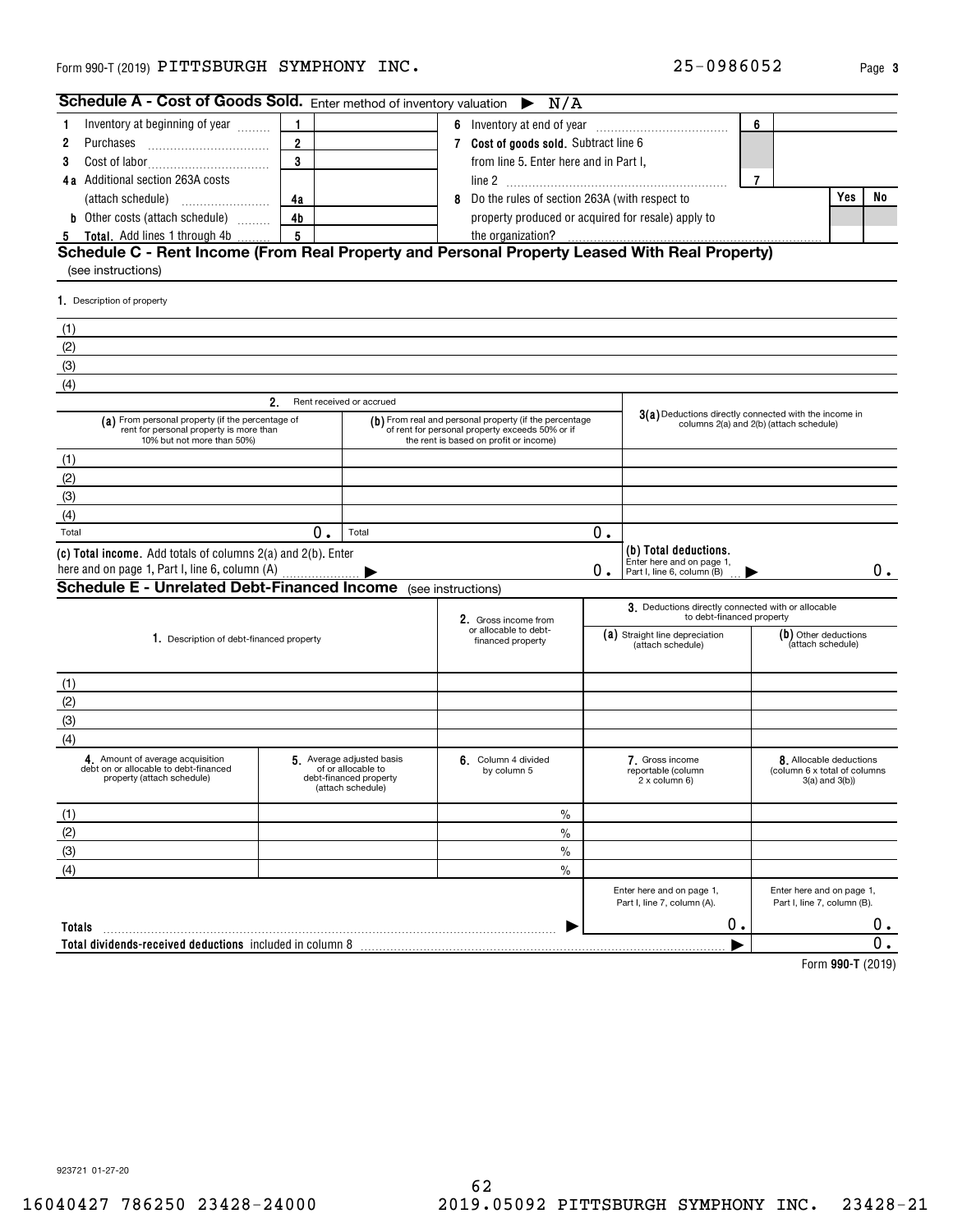|                                    | Form 990-T (2019) PITTSBURGH SYMPHONY INC.                                                         |                                         |                                                                    |                                       |                                                                      |                                                                                                                                       |                                                                      |                                                                                   |                                                                                           | 25-0986052                  |                                                                                   |                                                               | Page 4                                                                                       |
|------------------------------------|----------------------------------------------------------------------------------------------------|-----------------------------------------|--------------------------------------------------------------------|---------------------------------------|----------------------------------------------------------------------|---------------------------------------------------------------------------------------------------------------------------------------|----------------------------------------------------------------------|-----------------------------------------------------------------------------------|-------------------------------------------------------------------------------------------|-----------------------------|-----------------------------------------------------------------------------------|---------------------------------------------------------------|----------------------------------------------------------------------------------------------|
|                                    | Schedule F - Interest, Annuities, Royalties, and Rents From Controlled Organizations               |                                         |                                                                    |                                       |                                                                      |                                                                                                                                       |                                                                      |                                                                                   |                                                                                           |                             | (see instructions)                                                                |                                                               |                                                                                              |
|                                    |                                                                                                    |                                         |                                                                    |                                       |                                                                      | <b>Exempt Controlled Organizations</b>                                                                                                |                                                                      |                                                                                   |                                                                                           |                             |                                                                                   |                                                               |                                                                                              |
| 1. Name of controlled organization |                                                                                                    | 2. Employer<br>identification<br>number |                                                                    |                                       | 3. Net unrelated income<br>(loss) (see instructions)                 |                                                                                                                                       | 4. Total of specified<br>payments made                               |                                                                                   | 5. Part of column 4 that is<br>included in the controlling<br>organization's gross income |                             | 6. Deductions directly<br>connected with income<br>in column 5                    |                                                               |                                                                                              |
| (1)                                |                                                                                                    |                                         |                                                                    |                                       |                                                                      |                                                                                                                                       |                                                                      |                                                                                   |                                                                                           |                             |                                                                                   |                                                               |                                                                                              |
| (2)                                |                                                                                                    |                                         |                                                                    |                                       |                                                                      |                                                                                                                                       |                                                                      |                                                                                   |                                                                                           |                             |                                                                                   |                                                               |                                                                                              |
| (3)                                |                                                                                                    |                                         |                                                                    |                                       |                                                                      |                                                                                                                                       |                                                                      |                                                                                   |                                                                                           |                             |                                                                                   |                                                               |                                                                                              |
| (4)                                |                                                                                                    |                                         |                                                                    |                                       |                                                                      |                                                                                                                                       |                                                                      |                                                                                   |                                                                                           |                             |                                                                                   |                                                               |                                                                                              |
|                                    | Nonexempt Controlled Organizations                                                                 |                                         |                                                                    |                                       |                                                                      |                                                                                                                                       |                                                                      |                                                                                   |                                                                                           |                             |                                                                                   |                                                               |                                                                                              |
|                                    | 7 Taxable Income                                                                                   |                                         | 8. Net unrelated income (loss)<br>(see instructions)               |                                       |                                                                      | 9. Total of specified payments<br>made                                                                                                |                                                                      | 10. Part of column 9 that is included<br>in the controlling organization's        | gross income                                                                              |                             |                                                                                   |                                                               | 11. Deductions directly connected<br>with income in column 10                                |
| (1)                                |                                                                                                    |                                         |                                                                    |                                       |                                                                      |                                                                                                                                       |                                                                      |                                                                                   |                                                                                           |                             |                                                                                   |                                                               |                                                                                              |
| (2)                                |                                                                                                    |                                         |                                                                    |                                       |                                                                      |                                                                                                                                       |                                                                      |                                                                                   |                                                                                           |                             |                                                                                   |                                                               |                                                                                              |
| (3)                                |                                                                                                    |                                         |                                                                    |                                       |                                                                      |                                                                                                                                       |                                                                      |                                                                                   |                                                                                           |                             |                                                                                   |                                                               |                                                                                              |
| (4)                                |                                                                                                    |                                         |                                                                    |                                       |                                                                      |                                                                                                                                       |                                                                      |                                                                                   |                                                                                           |                             |                                                                                   |                                                               |                                                                                              |
|                                    |                                                                                                    |                                         |                                                                    |                                       |                                                                      |                                                                                                                                       |                                                                      |                                                                                   |                                                                                           |                             |                                                                                   |                                                               |                                                                                              |
|                                    |                                                                                                    |                                         |                                                                    |                                       |                                                                      |                                                                                                                                       |                                                                      | Add columns 5 and 10.<br>Enter here and on page 1, Part I,<br>line 8, column (A). |                                                                                           |                             | Add columns 6 and 11.<br>Enter here and on page 1, Part I,<br>line 8, column (B). |                                                               |                                                                                              |
| <b>Totals</b>                      |                                                                                                    |                                         |                                                                    |                                       |                                                                      |                                                                                                                                       |                                                                      |                                                                                   |                                                                                           | О.                          |                                                                                   |                                                               | 0.                                                                                           |
|                                    | Schedule G - Investment Income of a Section 501(c)(7), (9), or (17) Organization                   |                                         |                                                                    |                                       |                                                                      |                                                                                                                                       |                                                                      |                                                                                   |                                                                                           |                             |                                                                                   |                                                               |                                                                                              |
|                                    |                                                                                                    | (see instructions)                      |                                                                    |                                       |                                                                      |                                                                                                                                       |                                                                      |                                                                                   |                                                                                           |                             |                                                                                   |                                                               |                                                                                              |
|                                    | 1. Description of income                                                                           |                                         |                                                                    |                                       | 2. Amount of income                                                  |                                                                                                                                       | 3. Deductions<br>directly connected<br>(attach schedule)             |                                                                                   | 4. Set-asides                                                                             | (attach schedule)           |                                                                                   | 5. Total deductions<br>and set-asides<br>(col. 3 plus col. 4) |                                                                                              |
| (1)                                |                                                                                                    |                                         |                                                                    |                                       |                                                                      |                                                                                                                                       |                                                                      |                                                                                   |                                                                                           |                             |                                                                                   |                                                               |                                                                                              |
| (2)                                |                                                                                                    |                                         |                                                                    |                                       |                                                                      |                                                                                                                                       |                                                                      |                                                                                   |                                                                                           |                             |                                                                                   |                                                               |                                                                                              |
| (3)                                |                                                                                                    |                                         |                                                                    |                                       |                                                                      |                                                                                                                                       |                                                                      |                                                                                   |                                                                                           |                             |                                                                                   |                                                               |                                                                                              |
| (4)                                |                                                                                                    |                                         |                                                                    |                                       |                                                                      |                                                                                                                                       |                                                                      |                                                                                   |                                                                                           |                             |                                                                                   |                                                               |                                                                                              |
|                                    |                                                                                                    |                                         |                                                                    |                                       |                                                                      | Enter here and on page 1,<br>Part I, line 9, column (A).                                                                              |                                                                      |                                                                                   |                                                                                           |                             |                                                                                   |                                                               | Enter here and on page 1,<br>Part I, line 9, column (B).                                     |
| Totals                             |                                                                                                    |                                         |                                                                    |                                       |                                                                      |                                                                                                                                       | 0.                                                                   |                                                                                   |                                                                                           |                             |                                                                                   |                                                               | 0.                                                                                           |
|                                    | Schedule I - Exploited Exempt Activity Income, Other Than Advertising Income<br>(see instructions) |                                         |                                                                    |                                       |                                                                      |                                                                                                                                       |                                                                      |                                                                                   |                                                                                           |                             |                                                                                   |                                                               |                                                                                              |
|                                    | 1. Description of<br>exploited activity                                                            |                                         | 2. Gross<br>unrelated business<br>income from<br>trade or business | with production                       | 3. Expenses<br>directly connected<br>of unrelated<br>business income | 4. Net income (loss)<br>from unrelated trade or<br>business (column 2<br>minus column 3). If a<br>gain, compute cols. 5<br>through 7. |                                                                      | 5. Gross income<br>from activity that<br>is not unrelated<br>business income      |                                                                                           | attributable to<br>column 5 | 6. Expenses                                                                       |                                                               | 7. Excess exempt<br>expenses (column<br>6 minus column 5,<br>but not more than<br>column 4). |
| (1)                                |                                                                                                    |                                         |                                                                    |                                       |                                                                      |                                                                                                                                       |                                                                      |                                                                                   |                                                                                           |                             |                                                                                   |                                                               |                                                                                              |
| (2)                                |                                                                                                    |                                         |                                                                    |                                       |                                                                      |                                                                                                                                       |                                                                      |                                                                                   |                                                                                           |                             |                                                                                   |                                                               |                                                                                              |
| (3)                                |                                                                                                    |                                         |                                                                    |                                       |                                                                      |                                                                                                                                       |                                                                      |                                                                                   |                                                                                           |                             |                                                                                   |                                                               |                                                                                              |
| (4)                                |                                                                                                    |                                         |                                                                    |                                       |                                                                      |                                                                                                                                       |                                                                      |                                                                                   |                                                                                           |                             |                                                                                   |                                                               |                                                                                              |
|                                    |                                                                                                    |                                         | Enter here and on<br>page 1, Part I,<br>line 10, col. (A).         | page 1, Part I,<br>line 10, col. (B). | Enter here and on                                                    |                                                                                                                                       |                                                                      |                                                                                   |                                                                                           |                             |                                                                                   |                                                               | Enter here and<br>on page 1,<br>Part II, line 25.                                            |
| Totals                             |                                                                                                    |                                         | 0.                                                                 |                                       | 0.                                                                   |                                                                                                                                       |                                                                      |                                                                                   |                                                                                           |                             |                                                                                   |                                                               | $0$ .                                                                                        |
|                                    | <b>Schedule J - Advertising Income</b> (see instructions)                                          |                                         |                                                                    |                                       |                                                                      |                                                                                                                                       |                                                                      |                                                                                   |                                                                                           |                             |                                                                                   |                                                               |                                                                                              |
| Part I                             | <b>Income From Periodicals Reported on a Consolidated Basis</b>                                    |                                         |                                                                    |                                       |                                                                      |                                                                                                                                       |                                                                      |                                                                                   |                                                                                           |                             |                                                                                   |                                                               |                                                                                              |
|                                    | 1. Name of periodical                                                                              |                                         | 2. Gross<br>advertising<br>income                                  |                                       | 3. Direct<br>advertising costs                                       | col. 3). If a gain, compute                                                                                                           | 4. Advertising gain<br>or (loss) (col. 2 minus<br>cols. 5 through 7. | 5. Circulation<br>income                                                          |                                                                                           | 6. Readership<br>costs      |                                                                                   |                                                               | 7. Excess readership<br>costs (column 6 minus<br>column 5, but not more<br>than column 4).   |
| (1)                                |                                                                                                    |                                         |                                                                    |                                       |                                                                      |                                                                                                                                       |                                                                      |                                                                                   |                                                                                           |                             |                                                                                   |                                                               |                                                                                              |
| (2)                                |                                                                                                    |                                         |                                                                    |                                       |                                                                      |                                                                                                                                       |                                                                      |                                                                                   |                                                                                           |                             |                                                                                   |                                                               |                                                                                              |
| (3)                                |                                                                                                    |                                         |                                                                    |                                       |                                                                      |                                                                                                                                       |                                                                      |                                                                                   |                                                                                           |                             |                                                                                   |                                                               |                                                                                              |
| (4)                                |                                                                                                    |                                         |                                                                    |                                       |                                                                      |                                                                                                                                       |                                                                      |                                                                                   |                                                                                           |                             |                                                                                   |                                                               |                                                                                              |

Form (2019) **990-T**

923731 01-27-20

0. 0. 0.

 $\blacktriangleright$ 

**Totals** (carry to Part II, line (5))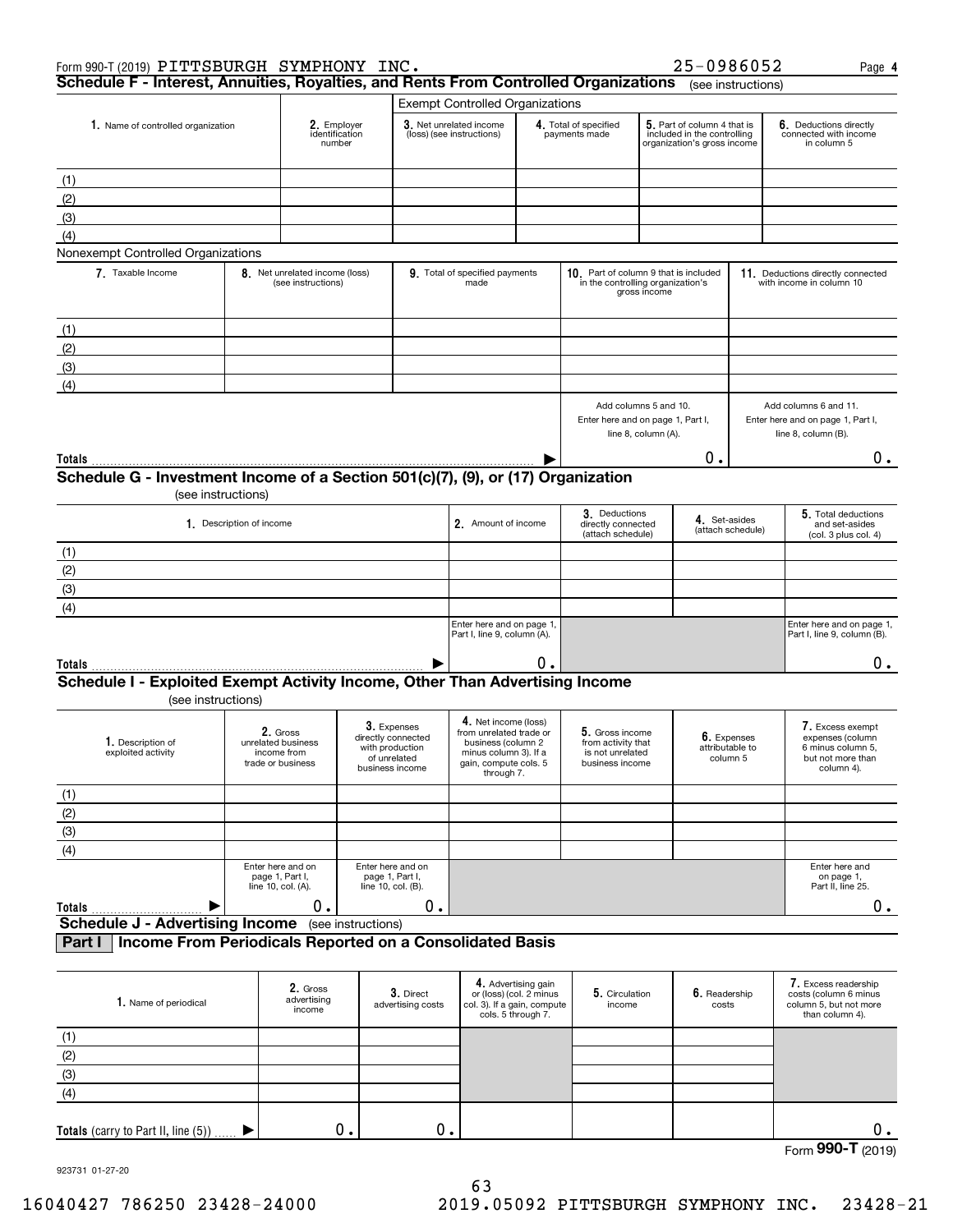#### Form 990-T (2019) <code>PITTSBURGH SYMPHONY INC</code> .  $25-0986052$  Page

**Part II | Income From Periodicals Reported on a Separate Basis** (For each periodical listed in Part II, fill in

columns 2 through 7 on a line-by-line basis.)

| 1. Name of periodical                                          | 2. Gross<br>advertising<br>income                          | 3. Direct<br>advertising costs                             | 4. Advertising gain<br>or (loss) (col. 2 minus<br>col. 3). If a gain, compute<br>cols. 5 through 7. | 5. Circulation<br>income                     | 6. Readership<br>costs | 7. Excess readership<br>costs (column 6 minus<br>column 5, but not more<br>than column 4). |    |
|----------------------------------------------------------------|------------------------------------------------------------|------------------------------------------------------------|-----------------------------------------------------------------------------------------------------|----------------------------------------------|------------------------|--------------------------------------------------------------------------------------------|----|
| (1)                                                            |                                                            |                                                            |                                                                                                     |                                              |                        |                                                                                            |    |
| (2)                                                            |                                                            |                                                            |                                                                                                     |                                              |                        |                                                                                            |    |
| (3)                                                            |                                                            |                                                            |                                                                                                     |                                              |                        |                                                                                            |    |
| (4)                                                            |                                                            |                                                            |                                                                                                     |                                              |                        |                                                                                            |    |
| <b>Totals from Part I</b>                                      | $0$ .                                                      | О.                                                         |                                                                                                     |                                              |                        |                                                                                            | 0. |
|                                                                | Enter here and on<br>page 1, Part I,<br>line 11, col. (A). | Enter here and on<br>page 1, Part I,<br>line 11, col. (B). |                                                                                                     |                                              |                        | Enter here and<br>on page 1,<br>Part II, line 26.                                          |    |
| Totals, Part II (lines 1-5)  ▶                                 | 0.                                                         | 0.                                                         |                                                                                                     |                                              |                        |                                                                                            | 0. |
| Schedule K - Compensation of Officers, Directors, and Trustees |                                                            |                                                            |                                                                                                     | (see instructions)                           |                        |                                                                                            |    |
| 1. Name                                                        |                                                            |                                                            | 2. Title                                                                                            | 3. Percent of<br>time devoted to<br>business |                        | 4. Compensation attributable<br>to unrelated business                                      |    |
| (1)                                                            |                                                            |                                                            |                                                                                                     |                                              | $\frac{9}{10}$         |                                                                                            |    |
| (2)                                                            |                                                            |                                                            |                                                                                                     |                                              | $\frac{9}{10}$         |                                                                                            |    |
| (3)                                                            |                                                            |                                                            |                                                                                                     |                                              | $\%$                   |                                                                                            |    |
| (4)                                                            |                                                            |                                                            |                                                                                                     |                                              | $\%$                   |                                                                                            |    |
| Total. Enter here and on page 1, Part II, line 14              |                                                            |                                                            |                                                                                                     |                                              |                        |                                                                                            | 0. |

**990-T**  Form (2019)

**5**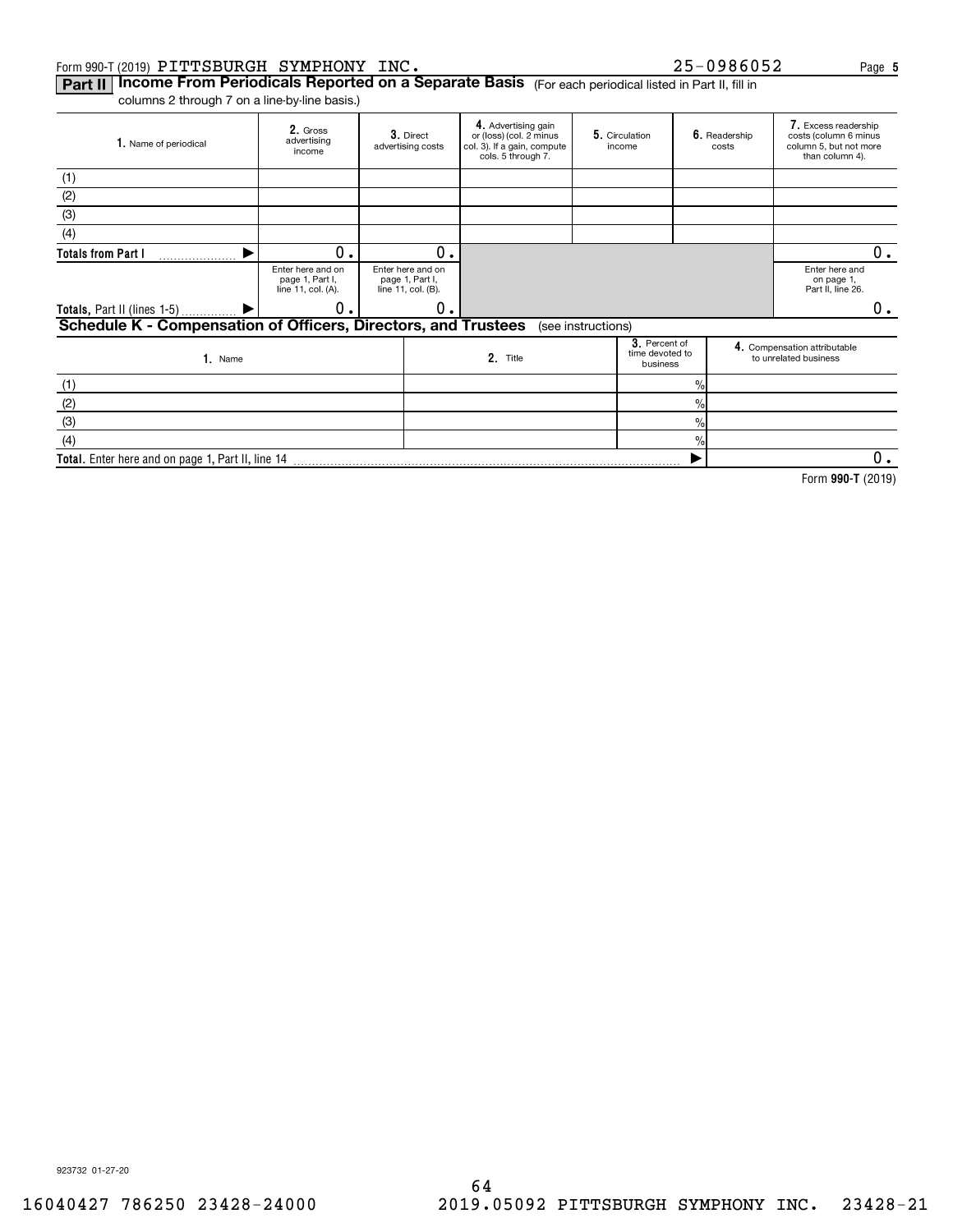| <b>FORM 990-T</b>          | INCOME (LOSS) FROM PARTNERSHIPS                                                                     | STATEMENT 1              |
|----------------------------|-----------------------------------------------------------------------------------------------------|--------------------------|
| DESCRIPTION                |                                                                                                     | NET INCOME<br>OR (LOSS)  |
|                            | (Loss)<br>PARTNERSHIP 1 - ORDINARY BUSINESS INCOME                                                  | 45,984.<br>523.          |
|                            | PARTNERSHIP 2 - ORDINARY BUSINESS INCOME<br>(LOSS)<br>$\overline{3}$                                |                          |
| PARTNERSHIP<br>PARTNERSHIP | <b>INCOME</b><br>(LOSS)<br>- ORDINARY BUSINESS<br>(LOSS)<br>ORDINARY BUSINESS<br><b>INCOME</b><br>4 | $-24,837.$<br>$-24,805.$ |
| PARTNERSHIP                | $\overline{\phantom{m}}$<br>ORDINARY BUSINESS<br>(LOSS)<br><b>INCOME</b><br>-5<br>$\sim$            | 17.                      |
| PARTNERSHIP 6              | (LOSS)<br>ORDINARY BUSINESS INCOME<br>$\hspace{0.1mm}-\hspace{0.1mm}$                               | $-81.$                   |
| PARTNERSHIP                | ORDINARY BUSINESS<br><b>INCOME</b><br>(LOSS)<br>7<br>$\overline{\phantom{a}}$                       | $-3,439.$                |
| PARTNERSHIP 9              | ORDINARY BUSINESS<br>(Loss)<br><b>INCOME</b><br>$\overline{\phantom{m}}$                            | 2,759.                   |
|                            | PARTNERSHIP 10 - ORDINARY BUSINESS INCOME (LOSS)                                                    | $-42.$                   |
|                            | PARTNERSHIP 11 - ORDINARY BUSINESS<br>INCOME (LOSS)                                                 | $-207.$                  |
| PARTNERSHIP 12 -           | (Loss)<br>ORDINARY BUSINESS<br><b>INCOME</b>                                                        | 30,761.                  |
| PARTNERSHIP 13 -           | ORDINARY BUSINESS<br>(LOSS)<br>INCOME                                                               | 51,740.                  |
|                            | PARTNERSHIP 14 - ORDINARY BUSINESS<br>INCOME (LOSS)                                                 | 25,444.                  |
|                            | PARTNERSHIP 15 - ORDINARY BUSINESS<br>INCOME (LOSS)                                                 | $-2,753.$                |
| PARTNERSHIP 16 -           | ORDINARY BUSINESS<br><b>INCOME</b><br>(Loss)                                                        | $-4,373.$                |
| PARTNERSHIP 17 -           | ORDINARY BUSINESS<br><b>INCOME</b><br>(LOSS)                                                        | 143.                     |
|                            | PARTNERSHIP 18 - ORDINARY BUSINESS<br>INCOME (LOSS)                                                 | 515.                     |
| PARTNERSHIP                | $19 -$<br>(Loss)<br>ORDINARY BUSINESS<br><b>INCOME</b>                                              | $-14.$                   |
| PARTNERSHIP                | $20 -$<br>ORDINARY BUSINESS<br>(Loss)<br><b>INCOME</b>                                              | $-15.$                   |
| PARTNERSHIP                | $21 -$<br>ORDINARY BUSINESS<br>INCOME (LOSS)                                                        | $-12,405.$               |
| PARTNERSHIP 22 -           | ORDINARY BUSINESS<br>INCOME (LOSS)                                                                  | 2,755.                   |
| PARTNERSHIP                | 26<br>ORDINARY BUSINESS<br>(Loss)<br><b>INCOME</b><br>$\overline{\phantom{m}}$                      | 27.                      |
| PARTNERSHIP                | $28 -$<br>ORDINARY BUSINESS<br><b>INCOME</b><br>(LOSS)                                              | $-14,557.$               |
|                            | PARTNERSHIP 31 - ORDINARY BUSINESS<br>(LOSS)<br><b>INCOME</b>                                       | $-889.$                  |
| PARTNERSHIP 32 -           | ORDINARY BUSINESS<br><b>INCOME</b><br>(LOSS)                                                        | $-6$ .                   |
|                            | TOTAL INCLUDED ON FORM 990-T, PAGE 1, LINE 5                                                        | 72,245.                  |

}}}}}}}}}}}}}}}}}}}}}}}} }}}}}}}}}}

~~~~~~~~~~~~~~~~~~~~~~~~~~~~~~~~~~~~~~~~~~~~~~~~~~~~~~~~~~~~~~~~~~~~~~~~~~~~~~

| FORM $990-T$<br>OTHER DEDUCTIONS                                         | STATEMENT 2                    |
|--------------------------------------------------------------------------|--------------------------------|
| DESCRIPTION                                                              | AMOUNT                         |
| INVESTMENT ADVISORY FEES<br>ACCOUNTING FEES<br>INTANGIBLE DRILLING COSTS | 51,338.<br>28,380.<br>110,688. |
| TOTAL TO FORM 990-T, PAGE 1, LINE 27                                     | 190, 406.                      |

~~~~~~~~~~~~~~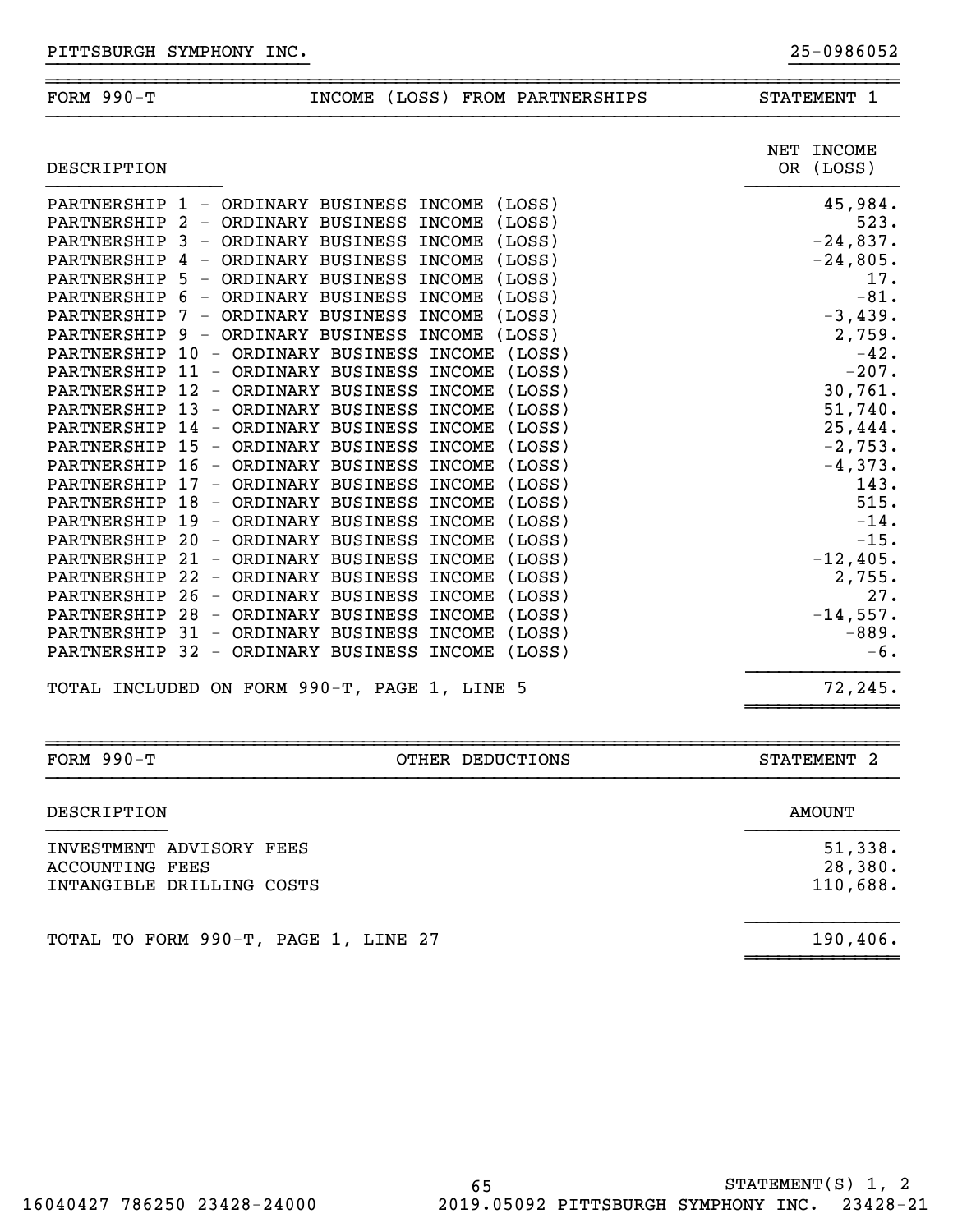| FORM $990-T$ |                                   | NET OPERATING LOSS DEDUCTION  |                   | STATEMENT 3                   |
|--------------|-----------------------------------|-------------------------------|-------------------|-------------------------------|
| TAX YEAR     | LOSS SUSTAINED                    | LOSS<br>PREVIOUSLY<br>APPLIED | LOSS<br>REMAINING | <b>AVAILABLE</b><br>THIS YEAR |
| 08/31/01     | 205,531.                          | 205,531.                      | 0.                | 0.                            |
| 08/31/02     | 7,228.                            | 7,228.                        | 0.                | 0.                            |
| 08/31/03     | 42,602.                           | 42,602.                       | 0.                | 0.                            |
| 08/31/04     | 208,688.                          | 208,688.                      | 0.                | 0.                            |
| 08/31/05     | 18,008.                           | 10,713.                       | 7,295.            | 7,295.                        |
| 08/31/07     | 120,642.                          | 10, 154.                      | 110,488.          | 110,488.                      |
| 08/31/08     | 81,446.                           | 0.                            | 81,446.           | 81,446.                       |
| 08/31/09     | 408,549.                          | 0.                            | 408,549.          | 408,549.                      |
| 08/31/10     | 643,600.                          | 0.                            | 643,600.          | 643,600.                      |
| 08/31/11     | 390,288.                          | 0.                            | 390,288.          | 390,288.                      |
| 08/31/12     | 208,615.                          | 0.                            | 208,615.          | 208,615.                      |
| 08/31/13     | 162, 213.                         | $0$ .                         | 162, 213.         | 162,213.                      |
| 08/31/16     | 39,271.                           | 0.                            | 39, 271.          | 39,271.                       |
|              | NOL CARRYOVER AVAILABLE THIS YEAR |                               | 2,051,765.        | 2,051,765.                    |

}}}}}}}}}}}}}}}}}}}}}}}} }}}}}}}}}}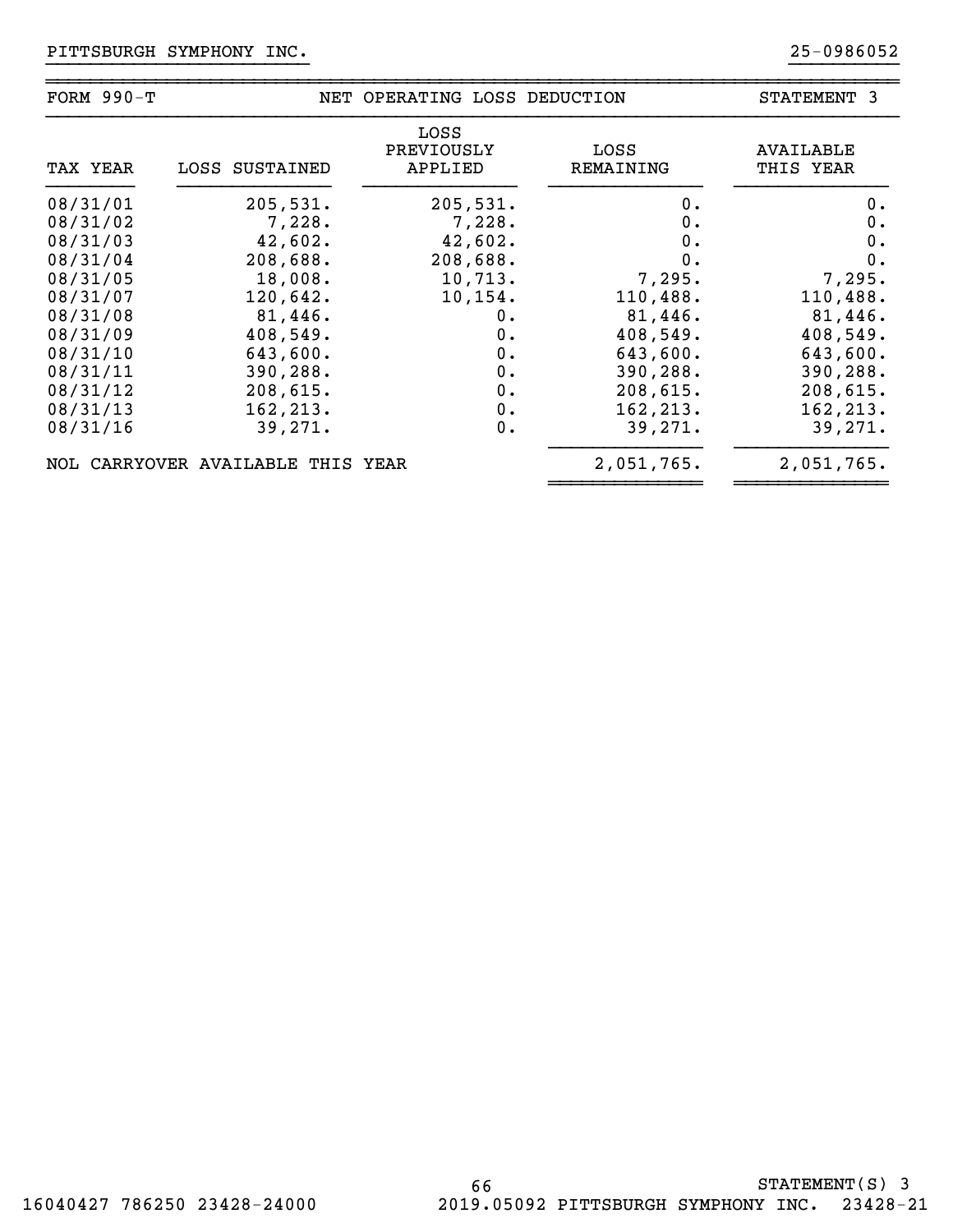|     |                                   |                                                                                                                                                                                                                                |                |            |                                       | <b>ENTITY</b><br>50           |
|-----|-----------------------------------|--------------------------------------------------------------------------------------------------------------------------------------------------------------------------------------------------------------------------------|----------------|------------|---------------------------------------|-------------------------------|
|     | <b>SCHEDULE M</b>                 | Unrelated Business Taxable Income from an                                                                                                                                                                                      |                |            |                                       | OMB No. 1545-0047             |
|     | (Form 990-T)                      | <b>Unrelated Trade or Business</b>                                                                                                                                                                                             |                |            |                                       |                               |
|     |                                   |                                                                                                                                                                                                                                |                |            |                                       | 2019                          |
|     |                                   | For calendar year 2019 or other tax year beginning SEP 1, 2019 , and ending AUG 31, 2020                                                                                                                                       |                |            |                                       |                               |
|     | Department of the Treasury        | $\triangleright$ Go to www.irs.gov/Form990T for instructions and the latest information.                                                                                                                                       |                |            |                                       | Open to Public Inspection for |
|     | Internal Revenue Service          | Do not enter SSN numbers on this form as it may be made public if your organization is a 501(c)(3).                                                                                                                            |                |            |                                       | 501(c)(3) Organizations Only  |
|     | Name of the organization          |                                                                                                                                                                                                                                |                |            | <b>Employer identification number</b> |                               |
|     |                                   | PITTSBURGH SYMPHONY INC.                                                                                                                                                                                                       |                |            | 25-0986052                            |                               |
|     |                                   | Unrelated Business Activity Code (see instructions) $\blacktriangleright$ 541800                                                                                                                                               |                |            |                                       |                               |
|     |                                   | > PROGRAM ADVERTISING<br>Describe the unrelated trade or business                                                                                                                                                              |                |            |                                       |                               |
|     | Part I                            | <b>Unrelated Trade or Business Income</b>                                                                                                                                                                                      |                | (A) Income | (B) Expenses                          | (C) Net                       |
|     | <b>1a</b> Gross receipts or sales |                                                                                                                                                                                                                                |                |            |                                       |                               |
| b   | Less returns and allowances       | c Balance $\blacktriangleright$                                                                                                                                                                                                | 1c             |            |                                       |                               |
| 2   |                                   |                                                                                                                                                                                                                                | $\mathbf{2}$   |            |                                       |                               |
| з   |                                   |                                                                                                                                                                                                                                | $\overline{3}$ |            |                                       |                               |
| 4а  |                                   |                                                                                                                                                                                                                                | 4a             |            |                                       |                               |
| b   |                                   | Net gain (loss) (Form 4797, Part II, line 17) (attach Form 4797)                                                                                                                                                               | 4b             |            |                                       |                               |
| с   | Capital loss deduction for trusts |                                                                                                                                                                                                                                | 4c             |            |                                       |                               |
| 5   |                                   | Income (loss) from a partnership or an S corporation (attach                                                                                                                                                                   |                |            |                                       |                               |
|     |                                   |                                                                                                                                                                                                                                | 5              |            |                                       |                               |
| 6   |                                   |                                                                                                                                                                                                                                | 6              |            |                                       |                               |
| 7   |                                   |                                                                                                                                                                                                                                | $\overline{7}$ |            |                                       |                               |
| 8   |                                   | Interest, annuities, royalties, and rents from a controlled                                                                                                                                                                    |                |            |                                       |                               |
|     |                                   |                                                                                                                                                                                                                                | 8              |            |                                       |                               |
| 9   |                                   | Investment income of a section $501(c)(7)$ , (9), or (17)                                                                                                                                                                      |                |            |                                       |                               |
|     |                                   |                                                                                                                                                                                                                                | 9              |            |                                       |                               |
| 10  |                                   | Exploited exempt activity income (Schedule I)                                                                                                                                                                                  | 10             |            |                                       |                               |
| 11  |                                   |                                                                                                                                                                                                                                | 11             | 90,694.    | 80,519.                               | 10, 175.                      |
| 12  |                                   | Other income (See instructions; attach schedule)                                                                                                                                                                               | 12             |            |                                       |                               |
| 13  |                                   |                                                                                                                                                                                                                                | 13             | 90,694.    | 80,519.                               | 10, 175.                      |
|     |                                   | Part II Deductions Not Taken Elsewhere (See instructions for limitations on deductions.) (Deductions must be                                                                                                                   |                |            |                                       |                               |
|     |                                   | directly connected with the unrelated business income.)                                                                                                                                                                        |                |            |                                       |                               |
| 14  |                                   | Compensation of officers, directors, and trustees (Schedule K)                                                                                                                                                                 |                |            | 14                                    |                               |
| 15  |                                   |                                                                                                                                                                                                                                |                |            | 15                                    |                               |
| 16  |                                   | Repairs and maintenance measurements are all the contract of the contract of the contract of the contract of the contract of the contract of the contract of the contract of the contract of the contract of the contract of t |                |            | 16                                    |                               |
| 17  | Bad debts                         |                                                                                                                                                                                                                                |                |            | 17                                    |                               |
| 18  |                                   | Interest (attach schedule) (see instructions) material content in the content of the content of the content of                                                                                                                 |                |            | 18                                    |                               |
| 19  |                                   |                                                                                                                                                                                                                                |                |            | 19                                    |                               |
| 20  |                                   |                                                                                                                                                                                                                                |                |            |                                       |                               |
| 21  |                                   | Less depreciation claimed on Schedule A and elsewhere on return <b>Fig. 1214</b>                                                                                                                                               |                |            | 21 <sub>b</sub>                       |                               |
| 22  |                                   |                                                                                                                                                                                                                                |                |            | 22                                    |                               |
| 23  |                                   |                                                                                                                                                                                                                                |                |            | 23                                    |                               |
| 24  |                                   |                                                                                                                                                                                                                                |                |            | 24                                    |                               |
| 25  |                                   |                                                                                                                                                                                                                                |                |            | 25                                    |                               |
| 26  |                                   |                                                                                                                                                                                                                                |                |            | 26                                    |                               |
| 27  |                                   | Other deductions (attach schedule) manufactured and an according of the deductions (attach schedule)                                                                                                                           |                |            | 27                                    |                               |
| 28  |                                   |                                                                                                                                                                                                                                |                |            | 28                                    | 0.                            |
| 29  |                                   | Unrelated business taxable income before net operating loss deduction. Subtract line 28 from line 13                                                                                                                           |                |            | 29                                    | 10, 175.                      |
| 30  |                                   | Deduction for net operating loss arising in tax years beginning on or after January 1, 2018 (see                                                                                                                               |                |            |                                       |                               |
|     | instructions)                     |                                                                                                                                                                                                                                |                |            | 30                                    | 0.                            |
| 31  |                                   | Unrelated business taxable income. Subtract line 30 from line 29                                                                                                                                                               |                |            | 31                                    | 10, 175                       |
| LHA |                                   | For Paperwork Reduction Act Notice, see instructions.                                                                                                                                                                          |                |            |                                       | Schedule M (Form 990-T) 2019  |

923741 01-28-20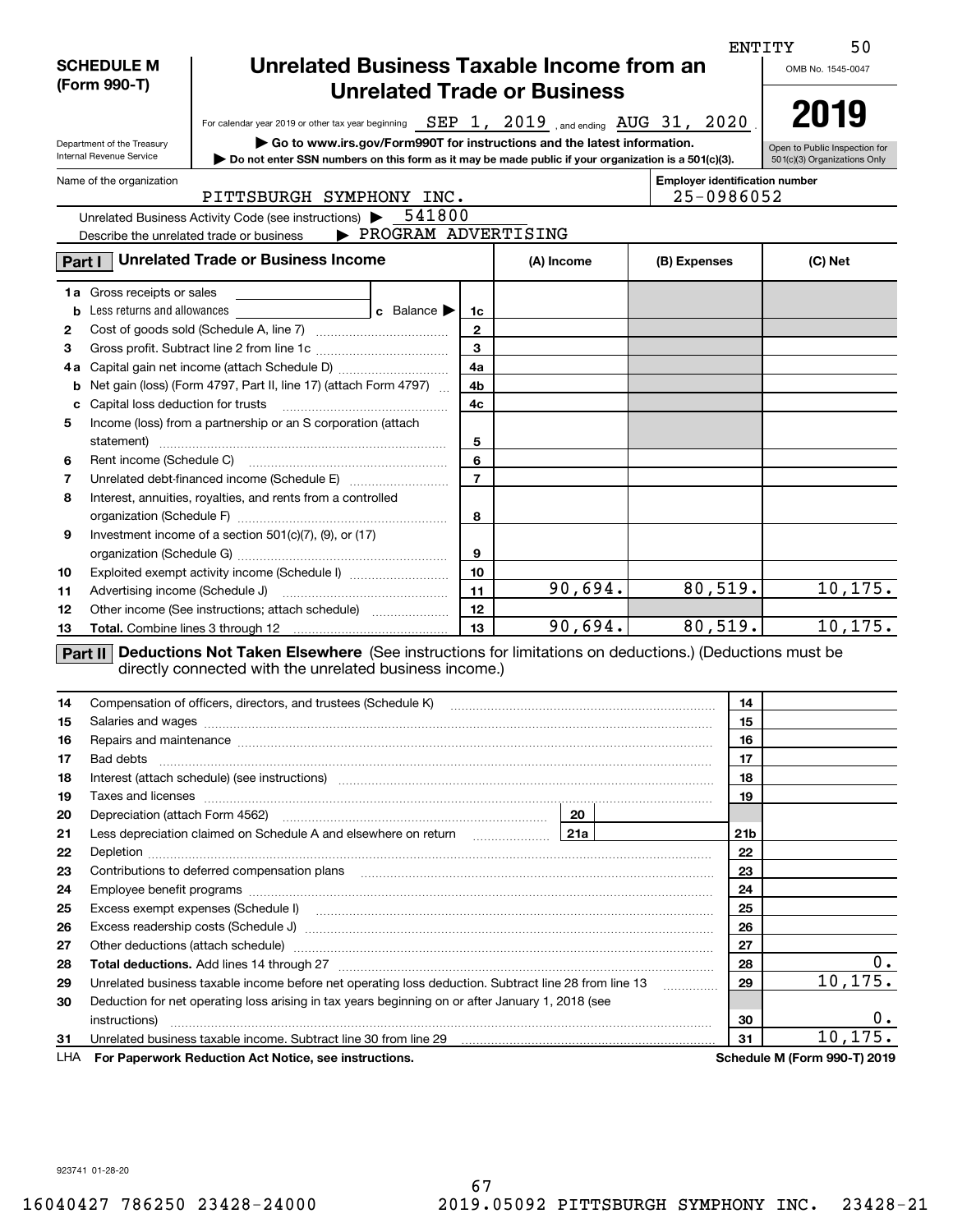PITTSBURGH SYMPHONY INC. 25-0986052

**Schedule J - Advertising Income** (see instructions)

### **Part I Income From Periodicals Reported on a Consolidated Basis**

| 1. Name of periodical                                                                                                                                           | 2. Gross<br>advertising<br>income | 3. Direct<br>advertising costs | 4. Advertising gain<br>or (loss) (col. 2 minus<br>col. 3). If a gain, compute<br>cols. 5 through 7. | 5. Circulation<br>income | 6. Readership<br>costs | 7. Excess readership<br>costs (column 6 minus<br>column 5, but not more<br>than column 4). |  |  |
|-----------------------------------------------------------------------------------------------------------------------------------------------------------------|-----------------------------------|--------------------------------|-----------------------------------------------------------------------------------------------------|--------------------------|------------------------|--------------------------------------------------------------------------------------------|--|--|
| (1) PROGRAM BOOKS                                                                                                                                               | 90,694.                           | 80,519.                        |                                                                                                     |                          |                        |                                                                                            |  |  |
| (2)                                                                                                                                                             |                                   |                                |                                                                                                     |                          |                        |                                                                                            |  |  |
| (3)                                                                                                                                                             |                                   |                                |                                                                                                     |                          |                        |                                                                                            |  |  |
| (4)                                                                                                                                                             |                                   |                                |                                                                                                     |                          |                        |                                                                                            |  |  |
| Totals (carry to Part II, line $(5)$ )<br>$\blacktriangleright$                                                                                                 | 90,694.                           | 80,519.                        | 10,175.                                                                                             |                          |                        | 0.                                                                                         |  |  |
| Part II   Income From Periodicals Reported on a Separate Basis (For each periodical listed in Part II, fill in<br>columns 2 through 7 on a line-by-line basis.) |                                   |                                |                                                                                                     |                          |                        |                                                                                            |  |  |
| 1. Name of periodical                                                                                                                                           | 2. Gross<br>advertising<br>income | 3. Direct<br>advertising costs | 4. Advertising gain<br>or (loss) (col. 2 minus<br>col. 3). If a gain, compute<br>cols. 5 through 7. | 5. Circulation<br>income | 6. Readership<br>costs | 7. Excess readership<br>costs (column 6 minus<br>column 5, but not more<br>than column 4). |  |  |

| 1. Name of periodical       | $\mathsf{L}$ . GIUSS<br>advertising<br>income              | 3. Direct<br>advertising costs                             | or (loss) (col. 2 minus<br>col. 3). If a gain, compute<br>cols. 5 through 7. | 5. Circulation<br>income | 6. Readership<br>costs | costs (column 6 minus<br>column 5, but not more<br>than column 4). |
|-----------------------------|------------------------------------------------------------|------------------------------------------------------------|------------------------------------------------------------------------------|--------------------------|------------------------|--------------------------------------------------------------------|
| (1)                         |                                                            |                                                            |                                                                              |                          |                        |                                                                    |
| (2)                         |                                                            |                                                            |                                                                              |                          |                        |                                                                    |
| (3)                         |                                                            |                                                            |                                                                              |                          |                        |                                                                    |
| (4)                         |                                                            |                                                            |                                                                              |                          |                        |                                                                    |
| <b>Totals from Part I</b>   | 90,694.                                                    | 80,519.                                                    |                                                                              |                          |                        |                                                                    |
|                             | Enter here and on<br>page 1, Part I,<br>line 11, col. (A). | Enter here and on<br>page 1, Part I,<br>line 11, col. (B). |                                                                              |                          |                        | Enter here and<br>on page 1,<br>Part II, line 27.                  |
| Totals, Part II (lines 1-5) | 90,694.                                                    | 80,519.                                                    |                                                                              |                          |                        | 0.                                                                 |

923735 04-01-19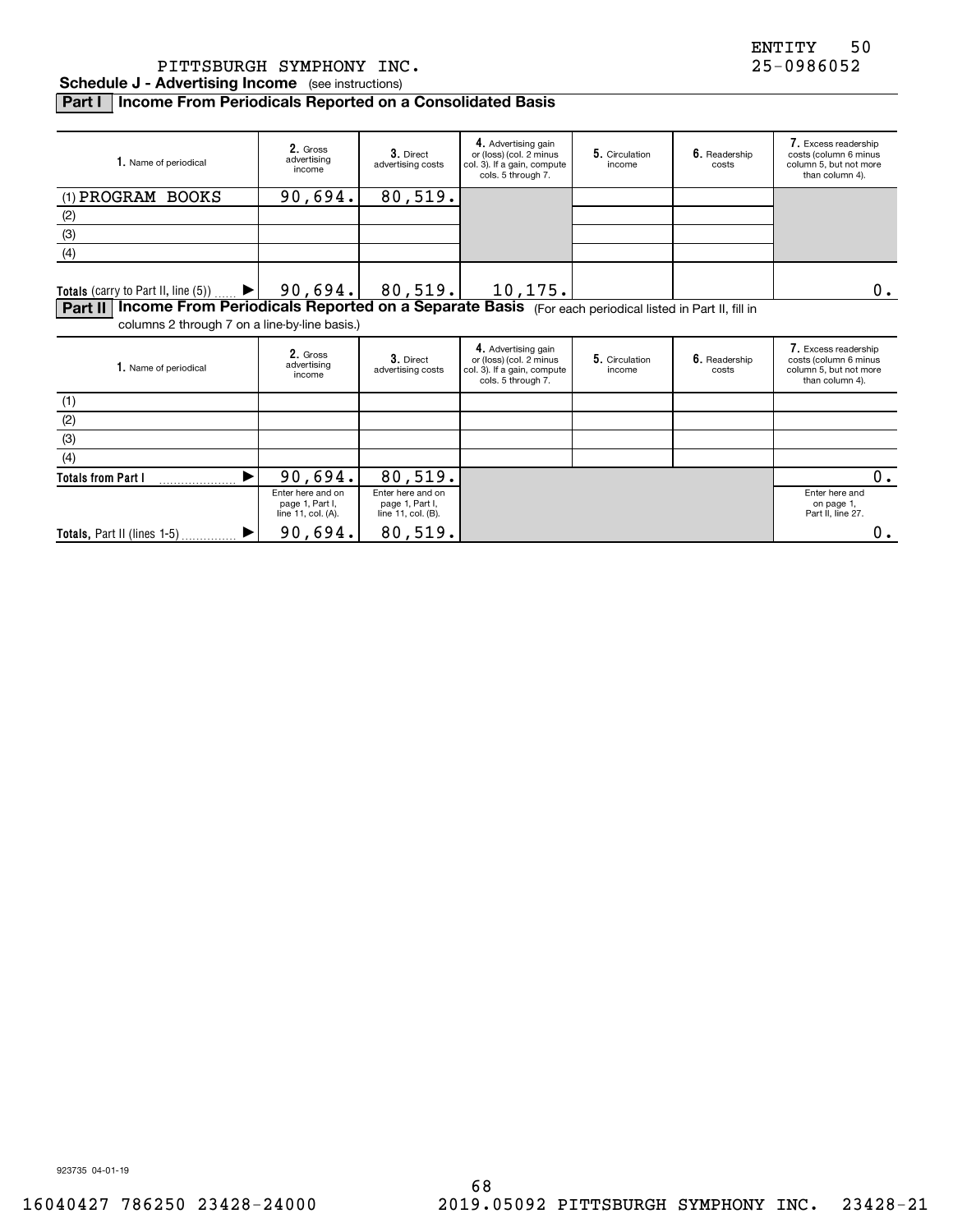### **| Go to www.irs.gov/Form1120 for instructions and the latest information. | Attach to Form 1120, 1120-C, 1120-F, 1120-FSC, 1120-H, 1120-IC-DISC, 1120-L, 1120-ND, 1120-PC, 1120-POL, 1120-REIT, 1120-RIC, 1120-SF, or certain Forms 990-T. Capital Gains and Losses**

OMB No. 1545-0123 **2019**

**Employer identification number**

 $\blacktriangleright$   $\Box$  Yes  $\boxed{X}$  No

#### PITTSBURGH SYMPHONY INC. 25-0986052

| Did the corporation dispose of any investment(s) in a qualified opportunity fund during the tax year? |  |
|-------------------------------------------------------------------------------------------------------|--|
|                                                                                                       |  |

| If "Yes," attach Form 8949 and see its instructions for additional requirements for reporting your gain or loss.                                                                                                                                                                                           |                |                               |                                                         |                |                                                                  |  |
|------------------------------------------------------------------------------------------------------------------------------------------------------------------------------------------------------------------------------------------------------------------------------------------------------------|----------------|-------------------------------|---------------------------------------------------------|----------------|------------------------------------------------------------------|--|
| <b>Short-Term Capital Gains and Losses</b> (See instructions.)<br>Part I                                                                                                                                                                                                                                   |                |                               |                                                         |                |                                                                  |  |
| See instructions for how to figure the amounts<br>to enter on the lines below.                                                                                                                                                                                                                             | $(d)$ Proceeds | $_{\text{Cost}}^{\text{(e)}}$ | $(g)$ Adjustments to gain<br>or loss from Form(s) 8949, |                | $(h)$ Gain or (loss). Subtract<br>column (e) from column (d) and |  |
| This form may be easier to complete if you<br>round off cents to whole dollars.                                                                                                                                                                                                                            | (sales price)  | (or other basis)              | Part I, line 2, column (g)                              |                | combine the result with column (g)                               |  |
| <b>1a</b> Totals for all short-term transactions<br>reported on Form 1099-B for which basis<br>was reported to the IRS and for which you<br>have no adjustments (see instructions).<br>However, if you choose to report all these<br>transactions on Form 8949, leave this line<br>blank and go to line 1b |                |                               |                                                         |                |                                                                  |  |
| 1b Totals for all transactions reported on                                                                                                                                                                                                                                                                 |                |                               |                                                         |                |                                                                  |  |
| Form(s) 8949 with <b>Box A</b> checked                                                                                                                                                                                                                                                                     |                |                               |                                                         |                |                                                                  |  |
| 2 Totals for all transactions reported on                                                                                                                                                                                                                                                                  |                |                               |                                                         |                |                                                                  |  |
| Form(s) 8949 with <b>Box B</b> checked                                                                                                                                                                                                                                                                     | 3,188.         | 165.                          |                                                         |                | 3,023.                                                           |  |
| 3 Totals for all transactions reported on                                                                                                                                                                                                                                                                  |                |                               |                                                         |                |                                                                  |  |
| Form(s) 8949 with <b>Box C</b> checked                                                                                                                                                                                                                                                                     |                |                               |                                                         |                |                                                                  |  |
| 4 Short-term capital gain from installment sales from Form 6252, line 26 or 37 [11] [12] Short-term capital gain from installment sales from Form 6252, line 26 or 37                                                                                                                                      |                |                               |                                                         | 4              |                                                                  |  |
| 5 Short-term capital gain or (loss) from like-kind exchanges from Form 8824 [11] [11] [12] Short-term capital gain or (loss) from like-kind exchanges from Form 8824                                                                                                                                       |                |                               |                                                         | 5              |                                                                  |  |
| 6 Unused capital loss carryover (attach computation) manufactured content to content the content of the content of the content of the content of the content of the content of the content of the content of the content of th                                                                             |                |                               |                                                         | 6              |                                                                  |  |
| 7 Net short-term capital gain or (loss). Combine lines 1a through 6 in column h                                                                                                                                                                                                                            |                |                               |                                                         | $\overline{7}$ | 3,023.                                                           |  |
| Long-Term Capital Gains and Losses (See instructions.)<br>Part II                                                                                                                                                                                                                                          |                |                               |                                                         |                |                                                                  |  |
| See instructions for how to figure the amounts<br>to enter on the lines below.                                                                                                                                                                                                                             | $(d)$ Proceeds | $(e)$<br>Cost                 | $(g)$ Adjustments to gain<br>or loss from Form(s) 8949, |                | $(h)$ Gain or (loss). Subtract<br>column (e) from column (d) and |  |
| This form may be easier to complete if you<br>round off cents to whole dollars.                                                                                                                                                                                                                            | (sales price)  | (or other basis)              | Part II, line 2, column (g)                             |                | combine the result with column (g)                               |  |
| 8a Totals for all long-term transactions reported<br>on Form 1099-B for which basis was<br>reported to the IRS and for which you have<br>no adjustments (see instructions). However,<br>if you choose to report all these transactions<br>on Form 8949, leave this line blank and go to<br>line 8b         |                |                               |                                                         |                |                                                                  |  |
| 8b Totals for all transactions reported on                                                                                                                                                                                                                                                                 |                |                               |                                                         |                |                                                                  |  |
| Form(s) 8949 with <b>Box D</b> checked                                                                                                                                                                                                                                                                     |                |                               |                                                         |                |                                                                  |  |
| 9 Totals for all transactions reported on                                                                                                                                                                                                                                                                  |                |                               |                                                         |                |                                                                  |  |
| Form(s) 8949 with <b>Box E</b> checked                                                                                                                                                                                                                                                                     | 85,970.        | 5,221.                        |                                                         |                | 80,749.                                                          |  |
| 10 Totals for all transactions reported on                                                                                                                                                                                                                                                                 |                |                               |                                                         |                |                                                                  |  |
| Form(s) 8949 with <b>Box F</b> checked                                                                                                                                                                                                                                                                     |                |                               |                                                         |                |                                                                  |  |
| 11 Enter gain from Form 4797, line 7 or 9                                                                                                                                                                                                                                                                  |                |                               |                                                         | 11<br>12       | 259,514.                                                         |  |
| 12 Long-term capital gain from installment sales from Form 6252, line 26 or 37 [11] [12] Long-term capital gain from installment sales from Form 6252, line 26 or 37                                                                                                                                       |                |                               |                                                         |                |                                                                  |  |
| 13 Long-term capital gain or (loss) from like-kind exchanges from Form 8824                                                                                                                                                                                                                                |                |                               |                                                         |                |                                                                  |  |
| <b>14</b> Capital gain distributions                                                                                                                                                                                                                                                                       |                |                               |                                                         |                |                                                                  |  |
|                                                                                                                                                                                                                                                                                                            | 340, 263.      |                               |                                                         |                |                                                                  |  |
| Part III<br>Summary of Parts I and II                                                                                                                                                                                                                                                                      |                |                               |                                                         |                |                                                                  |  |
|                                                                                                                                                                                                                                                                                                            | 16             | 3,023.                        |                                                         |                |                                                                  |  |
|                                                                                                                                                                                                                                                                                                            | 17             | 340, 263.                     |                                                         |                |                                                                  |  |
|                                                                                                                                                                                                                                                                                                            |                |                               |                                                         | 18             | 343,286.                                                         |  |
| Note: If losses exceed gains, see Capital Losses in the instructions.                                                                                                                                                                                                                                      |                |                               |                                                         |                |                                                                  |  |

**For Paperwork Reduction Act Notice, see the Instructions for Form 1120. Schedule D (Form 1120) 2019** LHA

921051 12-16-19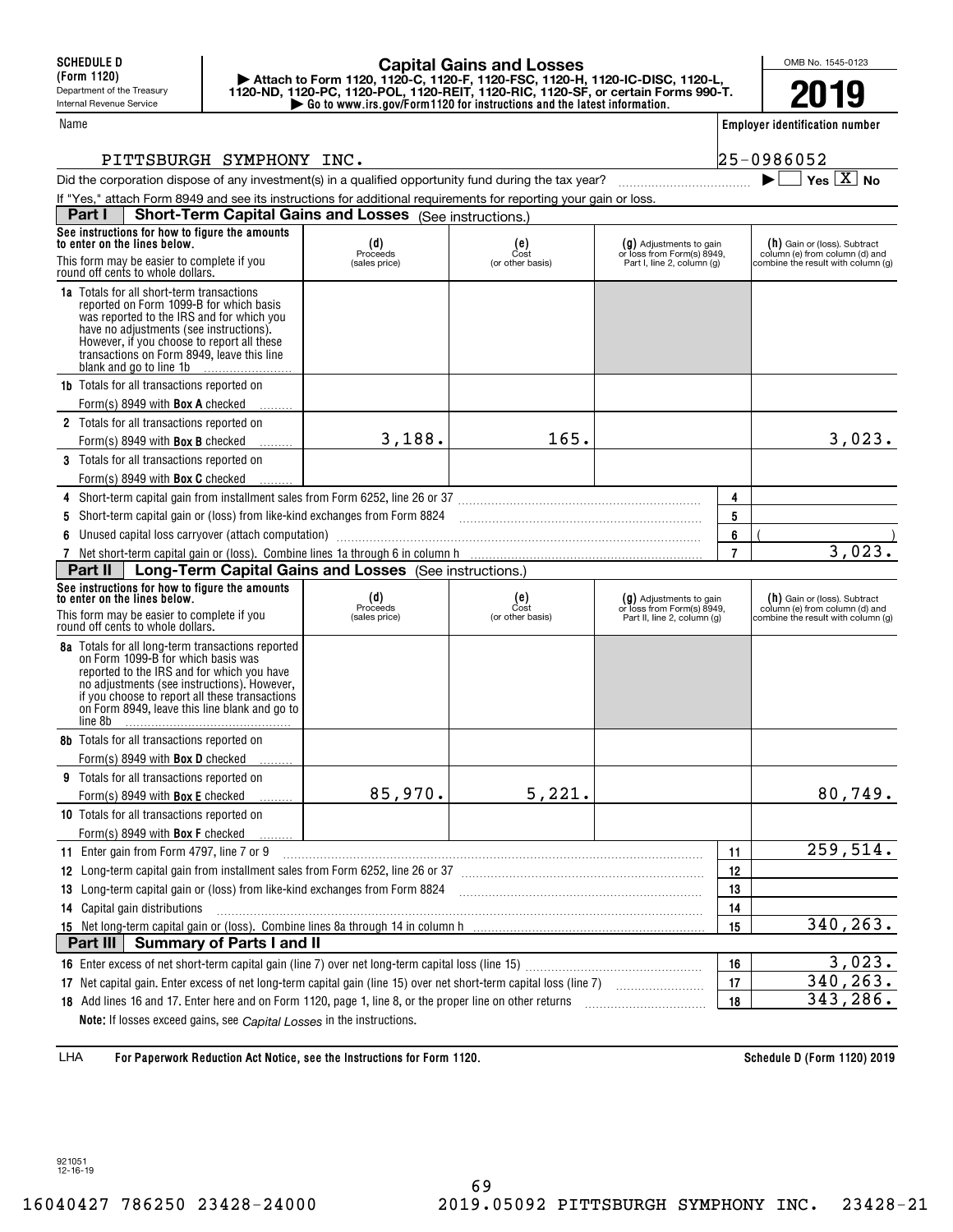

Name(s) shown on return

## **Sales and Other Dispositions of Capital Assets**

**File with your Schedule D to list your transactions for lines 1b, 2, 3, 8b, 9, and 10 of Schedule D. | | Go to www.irs.gov/Form8949 for instructions and the latest information.**



Attachment Sequence No. **12A**

**Social security number or taxpayer identification no.**

PITTSBURGH SYMPHONY INC.

You must check Box A, B, or C below. Check only one box. If more than one box applies for your short-term transactions, complete a separate Form 8949, page 1, for each applicable box. If you have more short-term transactions than will fit on this page for one or more of the boxes, complete as many forms with the same box checked as you need. **Note:**You may aggregate all short-term transactions reported on Form(s) 1099-B showing basis was reported to the IRS and for which no adjustments or codes are required. Enter the totals directly on Schedule D, line 1a; you aren't required to report these transactions on Form 8949 (see instructions). Part I Short-Term. Transactions involving capital assets you held 1 year or less are generally short-term (see instructions). For long-term transactions, see page 2. **Adjustment, if any, to gain or loss.**  If you enter an amount column (f)**. See instructions. (A)** Short-term transactions reported on Form(s) 1099-B showing basis was reported to the IRS (see Note above) **[X]** (B) Short-term transactions reported on Form(s) 1099-B showing basis wasn't reported to the IRS **(C)** Short-term transactions not reported to you on Form 1099-B **1 (a) (b) (c) (d) (e) Note** below and see *Column (e)* in **(h) Gain or (loss). (f) (g) 2 Totals.**  Add the amounts in columns (d), (e), (g), and (h) (subtract Schedule D, line 1b (if Box A above is checked), line 2 (if Box B above is checked), or **line 3** (if **Box C** above is checked)  $\bullet$ **Note:** If you checked Box A above but the basis reported to the IRS was incorrect, enter in column (e) the basis as reported to the IRS, and enter an Before you check Box A, B, or C below, see whether you received any Form(s) 1099-B or substitute statement(s) from your broker. A substitute<br>statement will have the same information as Form 1099-B. Either will show whether *broker and may even tell you which box to check.* adjustment in column (g) to correct the basis. See *Column (g)* in the separate instructions for how to figure the amount of the adjustment. in column (g), enter a code in Subtract column (e) from column (d) & combine the result with column (g) Description of property (Example: 100 sh. XYZ Co.) Date acquired (Mo., day, yr.) Date sold or disposed of (Mo., day, yr.) Proceeds (sales price) Cost or other basis. See the the instructions  $\vert$  Code(s) adjustmentnegative amounts). Enter each total here and include on your  $\mathcal{L}^{\text{max}}$ 25-0986052 PARTNERSHIP 1 VARIOUS VARIOUS | 132. | | | 132. 165. PARTNERSHIP 6 VARIOUS VARIOUS  $\vert$  1. 1.  $\vert$  1.  $\vert$  1. PARTNERSHIP 9 VARIOUS VARIOUS | 1. | | <1.> PARTNERSHIP 11 VARIOUS VARIOUS | 467. | | | 467. PARTNERSHIP 12 VARIOUS VARIOUS 375. 375. PARTNERSHIP 14 VARIOUS VARIOUS | 873. | | | 873. PARTNERSHIP 16 VARIOUS VARIOUS | 1. | | | | 1. PARTNERSHIP 17 | VARIOUS | VARIOUS | 1. | | | | | | 1. PARTNERSHIP 21 VARIOUS VARIOUS | 480. | | | 480. PARTNERSHIP 31 VARIOUS VARIOUS 859. 859. PARTNERSHIP 7 VARIOUS VARIOUS  $\vert$  113.  $\vert$  113.  $\vert$  113.  $\vert$ PARTNERSHIP 22 VARIOUS VARIOUS 50. <50.> 3,188. 3,023.

70

923011 12-11-19 LHA For Paperwork Reduction Act Notice, see your tax return instructions. Form **8949** (2019)

16040427 786250 23428-24000 2019.05092 PITTSBURGH SYMPHONY INC. 23428-21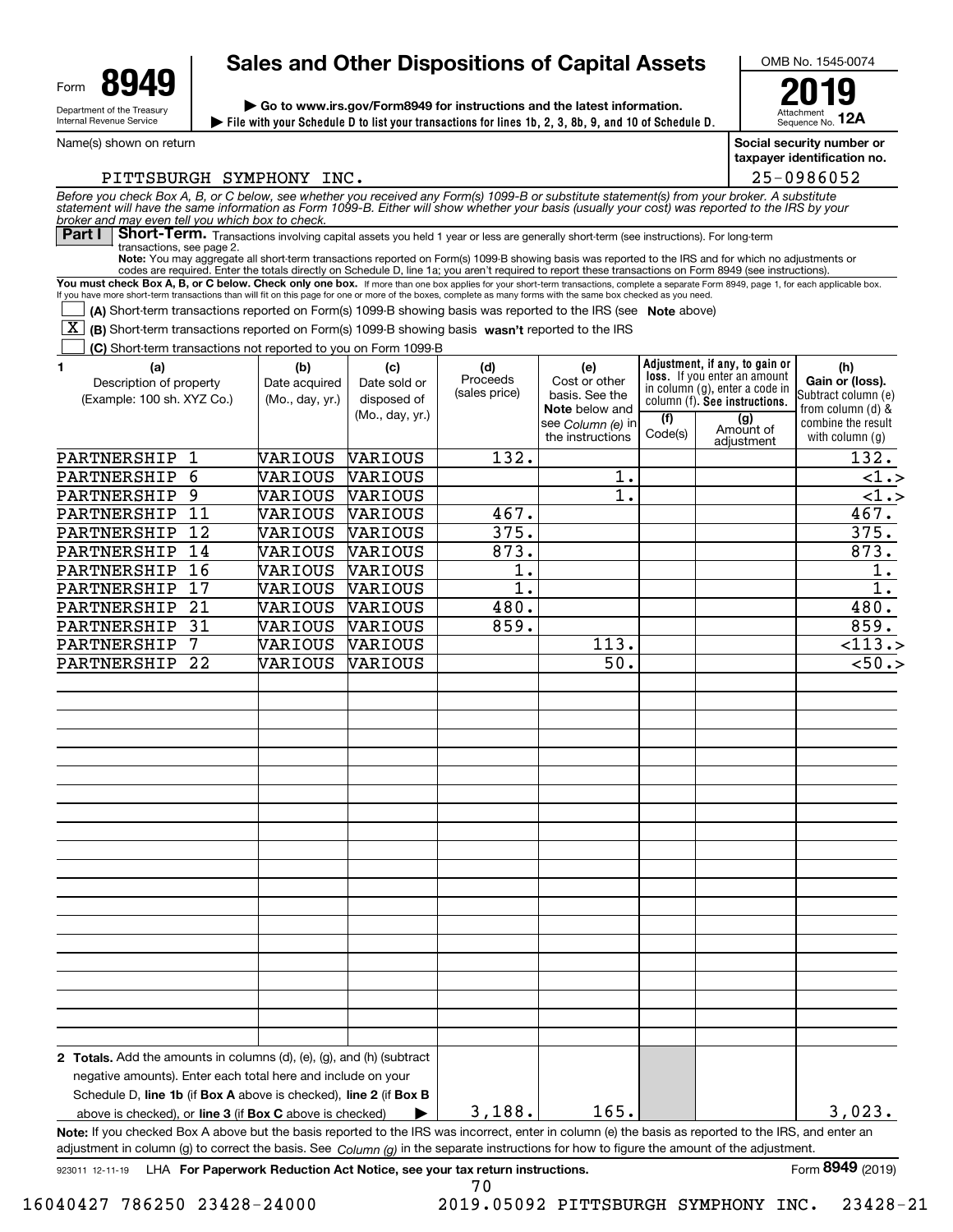| Form 8949 (2019)                                                                                                                                                                                                                                                                                                                                         |                                  |                             |                 |                                       |                | Attachment Sequence No. 12A                                           | $_{\text{Page}}$ 2                                       |
|----------------------------------------------------------------------------------------------------------------------------------------------------------------------------------------------------------------------------------------------------------------------------------------------------------------------------------------------------------|----------------------------------|-----------------------------|-----------------|---------------------------------------|----------------|-----------------------------------------------------------------------|----------------------------------------------------------|
| Name(s) shown on return. Name and SSN or taxpayer identification no. not required if shown on page 1                                                                                                                                                                                                                                                     |                                  |                             |                 |                                       |                |                                                                       | Social security number or<br>taxpayer identification no. |
| PITTSBURGH SYMPHONY INC.                                                                                                                                                                                                                                                                                                                                 |                                  |                             |                 |                                       |                |                                                                       | 25-0986052                                               |
| Before you check Box D, E, or F below, see whether you received any Form(s) 1099-B or substitute statement(s) from your broker. A substitute<br>statement will have the same information as Form 1099-B. Either will show whether                                                                                                                        |                                  |                             |                 |                                       |                |                                                                       |                                                          |
| broker and may even tell you which box to check.<br>∣ Part II l<br>Long-Term. Transactions involving capital assets you held more than 1 year are generally long-term (see instructions). For short-term transactions,                                                                                                                                   |                                  |                             |                 |                                       |                |                                                                       |                                                          |
| see page 1.<br>Note: You may aggregate all long-term transactions reported on Form(s) 1099-B showing basis was reported to the IRS and for which no adjustments or                                                                                                                                                                                       |                                  |                             |                 |                                       |                |                                                                       |                                                          |
| codes are required. Enter the totals directly on Schedule D, line 8a; you aren't required to report these transactions on Form 8949 (see instructions).                                                                                                                                                                                                  |                                  |                             |                 |                                       |                |                                                                       |                                                          |
| You must check Box D, E, or F below. Check only one box. If more than one box applies for your long-term transactions, complete a separate Form 8949, page 2, for each applicable box.<br>If you have more long-term transactions than will fit on this page for one or more of the boxes, complete as many forms with the same box checked as you need. |                                  |                             |                 |                                       |                |                                                                       |                                                          |
| (D) Long-term transactions reported on Form(s) 1099-B showing basis was reported to the IRS (see Note above)                                                                                                                                                                                                                                             |                                  |                             |                 |                                       |                |                                                                       |                                                          |
| X <br>(E) Long-term transactions reported on Form(s) 1099-B showing basis wasn't reported to the IRS                                                                                                                                                                                                                                                     |                                  |                             |                 |                                       |                |                                                                       |                                                          |
| (F) Long-term transactions not reported to you on Form 1099-B                                                                                                                                                                                                                                                                                            |                                  |                             |                 |                                       |                |                                                                       |                                                          |
| 1.<br>(a)                                                                                                                                                                                                                                                                                                                                                | (b)                              | (c)                         | (d)<br>Proceeds | (e)                                   |                | Adjustment, if any, to gain or<br><b>loss.</b> If you enter an amount | (h)                                                      |
| Description of property<br>(Example: 100 sh. XYZ Co.)                                                                                                                                                                                                                                                                                                    | Date acquired<br>(Mo., day, yr.) | Date sold or<br>disposed of | (sales price)   | Cost or other<br>basis. See the       |                | in column (g), enter a code in                                        | Gain or (loss).<br>Subtract column (e)                   |
|                                                                                                                                                                                                                                                                                                                                                          |                                  | (Mo., day, yr.)             |                 | Note below and                        |                | column (f). See instructions.                                         | from column (d) &                                        |
|                                                                                                                                                                                                                                                                                                                                                          |                                  |                             |                 | see Column (e) in<br>the instructions | (f)<br>Code(s) | (g)<br>Amount of                                                      | combine the result<br>with column $(g)$                  |
| PARTNERSHIP<br>1                                                                                                                                                                                                                                                                                                                                         | VARIOUS                          | VARIOUS                     | 24,076.         |                                       |                | adjustment                                                            | 24,076.                                                  |
| $\overline{2}$<br>PARTNERSHIP                                                                                                                                                                                                                                                                                                                            | VARIOUS                          | VARIOUS                     |                 | 1,148.                                |                |                                                                       | <1,148.                                                  |
| PARTNERSHIP<br>3                                                                                                                                                                                                                                                                                                                                         | VARIOUS                          | VARIOUS                     | 581.            |                                       |                |                                                                       | 581.                                                     |
| PARTNERSHIP<br>4                                                                                                                                                                                                                                                                                                                                         | VARIOUS                          | VARIOUS                     | 43.             |                                       |                |                                                                       | 43.                                                      |
| 7<br>PARTNERSHIP                                                                                                                                                                                                                                                                                                                                         | VARIOUS                          | VARIOUS                     | 333.            |                                       |                |                                                                       | 333.                                                     |
| 9<br>PARTNERSHIP                                                                                                                                                                                                                                                                                                                                         | VARIOUS                          | VARIOUS                     | 3,650.          |                                       |                |                                                                       | 3,650.                                                   |
| 9<br>PARTNERSHIP                                                                                                                                                                                                                                                                                                                                         | VARIOUS                          | VARIOUS                     | 44.             |                                       |                |                                                                       | 44.                                                      |
| PARTNERSHIP<br>13                                                                                                                                                                                                                                                                                                                                        | VARIOUS                          | VARIOUS                     | 2,623.          |                                       |                |                                                                       | 2,623.                                                   |
| 17<br>PARTNERSHIP                                                                                                                                                                                                                                                                                                                                        | VARIOUS                          | VARIOUS                     | 36, 305.        |                                       |                |                                                                       | 36, 305.                                                 |
| 21<br>PARTNERSHIP                                                                                                                                                                                                                                                                                                                                        | VARIOUS                          | VARIOUS                     | 4,569.          |                                       |                |                                                                       | 4,569.                                                   |
| 31<br>PARTNERSHIP                                                                                                                                                                                                                                                                                                                                        | VARIOUS                          | VARIOUS                     | 13,731.         |                                       |                |                                                                       | 13,731.                                                  |
| 26<br>PARTNERSHIP                                                                                                                                                                                                                                                                                                                                        | VARIOUS                          | VARIOUS                     | 15.             |                                       |                |                                                                       | 15.                                                      |
| 11<br>PARTNERSHIP                                                                                                                                                                                                                                                                                                                                        | VARIOUS                          | VARIOUS                     |                 | 89.                                   |                |                                                                       | < 89.>                                                   |
| 12<br>PARTNERSHIP                                                                                                                                                                                                                                                                                                                                        | VARIOUS                          | VARIOUS                     |                 | 262.                                  |                |                                                                       | < 262.5<br>$\overline{<}181.$                            |
| PARTNERSHIP<br>14<br>PARTNERSHIP<br>16                                                                                                                                                                                                                                                                                                                   | VARIOUS<br>VARIOUS               | VARIOUS                     |                 | 181.                                  |                |                                                                       |                                                          |
| 22<br>PARTNERSHIP                                                                                                                                                                                                                                                                                                                                        | VARIOUS                          | VARIOUS<br>VARIOUS          |                 | 1,592.<br>1,949.                      |                |                                                                       | $<$ 1,592.><br>$<$ 1,949.>                               |
|                                                                                                                                                                                                                                                                                                                                                          |                                  |                             |                 |                                       |                |                                                                       |                                                          |
|                                                                                                                                                                                                                                                                                                                                                          |                                  |                             |                 |                                       |                |                                                                       |                                                          |
|                                                                                                                                                                                                                                                                                                                                                          |                                  |                             |                 |                                       |                |                                                                       |                                                          |
|                                                                                                                                                                                                                                                                                                                                                          |                                  |                             |                 |                                       |                |                                                                       |                                                          |
|                                                                                                                                                                                                                                                                                                                                                          |                                  |                             |                 |                                       |                |                                                                       |                                                          |
|                                                                                                                                                                                                                                                                                                                                                          |                                  |                             |                 |                                       |                |                                                                       |                                                          |
|                                                                                                                                                                                                                                                                                                                                                          |                                  |                             |                 |                                       |                |                                                                       |                                                          |
|                                                                                                                                                                                                                                                                                                                                                          |                                  |                             |                 |                                       |                |                                                                       |                                                          |
|                                                                                                                                                                                                                                                                                                                                                          |                                  |                             |                 |                                       |                |                                                                       |                                                          |
|                                                                                                                                                                                                                                                                                                                                                          |                                  |                             |                 |                                       |                |                                                                       |                                                          |
| 2 Totals. Add the amounts in columns (d), (e), (g), and (h) (subtract                                                                                                                                                                                                                                                                                    |                                  |                             |                 |                                       |                |                                                                       |                                                          |
| negative amounts). Enter each total here and include on your                                                                                                                                                                                                                                                                                             |                                  |                             |                 |                                       |                |                                                                       |                                                          |
| Schedule D, line 8b (if Box D above is checked), line 9 (if Box E                                                                                                                                                                                                                                                                                        |                                  |                             |                 |                                       |                |                                                                       |                                                          |
| above is checked), or <b>line 10</b> (if <b>Box F</b> above is checked)                                                                                                                                                                                                                                                                                  |                                  |                             | 85,970.         | 5,221.                                |                |                                                                       | 80,749.                                                  |
| Note: If you checked Box D above but the basis reported to the IRS was incorrect, enter in column (e) the basis as reported to the IRS, and enter an                                                                                                                                                                                                     |                                  |                             |                 |                                       |                |                                                                       |                                                          |
| adjustment in column (g) to correct the basis. See Column (g) in the separate instructions for how to figure the amount of the adjustment.<br>923012 12-11-19                                                                                                                                                                                            |                                  |                             |                 |                                       |                |                                                                       | Form 8949 (2019)                                         |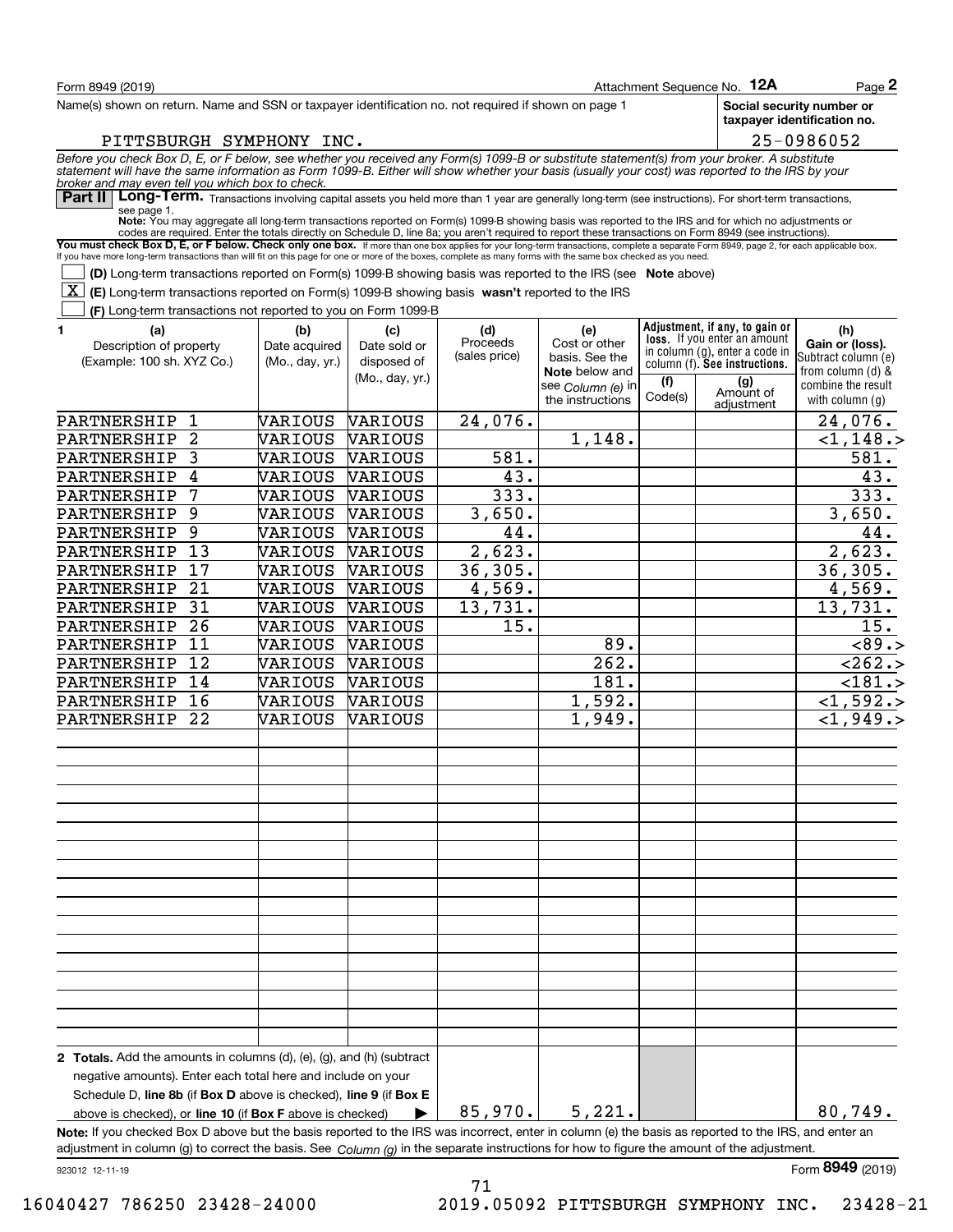#### **(Also Involuntary Conversions and Recapture Amounts 4797 Example 19 The CALL CONSERVANT Under Sections 179 and 280F(b)(2))**<br> **Example 19 and 280F(b)(2) | Attach to your tax return. Sales of Business Property**

| OMB No. 1545-0184             |
|-------------------------------|
|                               |
|                               |
| Attachment<br>Sequence No. 27 |

Department of the Treasury **Number of the Treasury Attachment**<br>Internal Revenue Service Sequence No.<br> **| Go to www.irs.gov/Form4797 for instructions and the latest information.** | Sequence No.

| Identifying number |
|--------------------|
| 25-0986052         |

#### PITTSBURGH SYMPHONY INC.

**1**Enter the gross proceeds from sales or exchanges reported to you for 2019 on Form(s) 1099-B or 1099-S (or substitute statement) that you are including on line 2, 10, or 20

#### **1 Part I Sales or Exchanges of Property Used in a Trade or Business and Involuntary Conversions From Other Than Casualty or Theft-Most Property Held More Than 1 Year** (see instructions)

| $\mathbf{2}$ | (a) Description<br>of property                                                                                                                                                                                                                                                                                                                                                                                                                | (b) Date acquired<br>(mo., day, yr.) | (C) Date sold<br>(mo., day, yr.) | (d) Gross sales<br>price | (e) Depreciation<br>allowed or<br>allowable since<br>acquisition | (f) Cost or other<br>basis, plus<br>improvements and<br>expense of sale |          | (g) Gain or (loss)<br>Subtract (f) from the<br>sum of (d) and (e) |
|--------------|-----------------------------------------------------------------------------------------------------------------------------------------------------------------------------------------------------------------------------------------------------------------------------------------------------------------------------------------------------------------------------------------------------------------------------------------------|--------------------------------------|----------------------------------|--------------------------|------------------------------------------------------------------|-------------------------------------------------------------------------|----------|-------------------------------------------------------------------|
|              |                                                                                                                                                                                                                                                                                                                                                                                                                                               |                                      |                                  |                          |                                                                  |                                                                         |          |                                                                   |
|              |                                                                                                                                                                                                                                                                                                                                                                                                                                               |                                      |                                  |                          |                                                                  |                                                                         |          |                                                                   |
|              | SEE STATEMENT 4                                                                                                                                                                                                                                                                                                                                                                                                                               |                                      | 234,882.                         |                          | 5,639.                                                           |                                                                         | 229,243. |                                                                   |
| 3            |                                                                                                                                                                                                                                                                                                                                                                                                                                               |                                      |                                  |                          |                                                                  |                                                                         | 3        |                                                                   |
| 4            |                                                                                                                                                                                                                                                                                                                                                                                                                                               |                                      |                                  |                          |                                                                  |                                                                         | 4        |                                                                   |
| 5            |                                                                                                                                                                                                                                                                                                                                                                                                                                               | 5                                    |                                  |                          |                                                                  |                                                                         |          |                                                                   |
| 6            |                                                                                                                                                                                                                                                                                                                                                                                                                                               | 6                                    | 30, 271.                         |                          |                                                                  |                                                                         |          |                                                                   |
| 7            | Combine lines 2 through 6. Enter the gain or (loss) here and on the appropriate line as follows <i>manumumum</i>                                                                                                                                                                                                                                                                                                                              |                                      |                                  |                          |                                                                  |                                                                         |          | 259,514.                                                          |
|              | Partnerships and S corporations. Report the gain or (loss) following the instructions for Form 1065, Schedule K,<br>line 10, or Form 1120-S, Schedule K, line 9. Skip lines 8, 9, 11, and 12 below.                                                                                                                                                                                                                                           |                                      |                                  |                          |                                                                  |                                                                         |          |                                                                   |
|              | Individuals, partners, S corporation shareholders, and all others. If line 7 is zero or a loss, enter the amount<br>from line 7 on line 11 below and skip lines 8 and 9. If line 7 is a gain and you didn't have any prior year section<br>1231 losses, or they were recaptured in an earlier year, enter the gain from line 7 as a long-term capital gain on<br>the Schedule D filed with your return and skip lines 8, 9, 11, and 12 below. |                                      |                                  |                          |                                                                  |                                                                         |          |                                                                   |
| 8            | Nonrecaptured net section 1231 losses from prior years. See instructions                                                                                                                                                                                                                                                                                                                                                                      |                                      |                                  |                          |                                                                  |                                                                         | 8        |                                                                   |
| 9            | Subtract line 8 from line 7. If zero or less, enter -0-. If line 9 is zero, enter the gain from line 7 on line 12 below. If                                                                                                                                                                                                                                                                                                                   |                                      |                                  |                          |                                                                  |                                                                         |          |                                                                   |
|              | line 9 is more than zero, enter the amount from line 8 on line 12 below and enter the gain from line 9 as a long-term                                                                                                                                                                                                                                                                                                                         |                                      |                                  |                          |                                                                  |                                                                         |          |                                                                   |
|              |                                                                                                                                                                                                                                                                                                                                                                                                                                               |                                      |                                  |                          |                                                                  |                                                                         | 9        | 259,514.                                                          |

#### **Part II** | Crdinary Gains and Losses (see instructions)

| 10 | Ordinary gains and losses not included on lines 11 through 16 (include property held 1 year or less):                       |     |  |  |  |  |  |  |
|----|-----------------------------------------------------------------------------------------------------------------------------|-----|--|--|--|--|--|--|
|    |                                                                                                                             |     |  |  |  |  |  |  |
|    |                                                                                                                             |     |  |  |  |  |  |  |
|    |                                                                                                                             |     |  |  |  |  |  |  |
|    |                                                                                                                             |     |  |  |  |  |  |  |
| 11 | Loss, if any, from line 7                                                                                                   | 11  |  |  |  |  |  |  |
| 12 |                                                                                                                             | 12  |  |  |  |  |  |  |
| 13 |                                                                                                                             | 13  |  |  |  |  |  |  |
| 14 |                                                                                                                             | 14  |  |  |  |  |  |  |
| 15 |                                                                                                                             | 15  |  |  |  |  |  |  |
| 16 |                                                                                                                             | 16  |  |  |  |  |  |  |
| 17 | Combine lines 10 through 16                                                                                                 | 17  |  |  |  |  |  |  |
| 18 | For all except individual returns, enter the amount from line 17 on the appropriate line of your return and skip lines      |     |  |  |  |  |  |  |
|    | a and b below. For individual returns, complete lines a and b below.                                                        |     |  |  |  |  |  |  |
| a  | If the loss on line 11 includes a loss from Form 4684, line 35, column (b)(ii), enter that part of the loss here. Enter the |     |  |  |  |  |  |  |
|    | loss from income-producing property on Schedule A (Form 1040 or Form 1040-SR), line 16. (Do not include any loss            |     |  |  |  |  |  |  |
|    |                                                                                                                             | 18a |  |  |  |  |  |  |
| b  | Redetermine the gain or (loss) on line 17 excluding the loss, if any, on line 18a. Enter here and on Schedule 1             |     |  |  |  |  |  |  |
|    |                                                                                                                             | 18b |  |  |  |  |  |  |

**For Paperwork Reduction Act Notice, see separate instructions.** Form **4797** (2019) LHA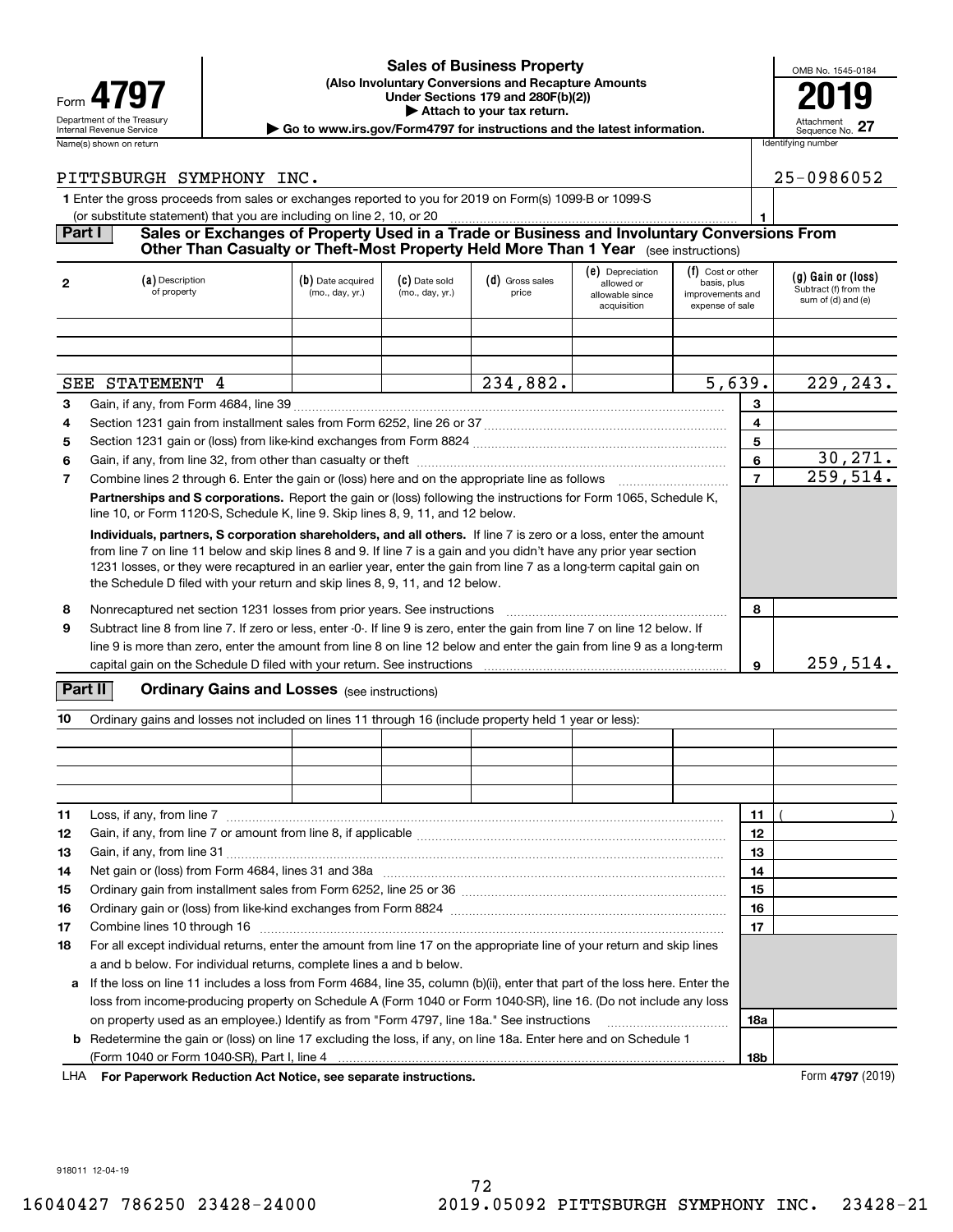**2**

#### **If section 1252 property:** Skip this section if you didn't **(b)** Date acquired **dec (c)** Date sold **19 (a)** Description of section 1245, 1250, 1252, 1254, or 1255 property: **ABCDThese columns relate to the properties on lines 19A through 19D. Property A Property B Property C Property D 20212223**Gross sales price (**Note:** See line 1 before completing.)  $\,$  | **20 2122232425a25b26a 26b26c26d26e26f26g27a27b27c28a28b29a29b2425 If section 1245 property: a** Depreciation allowed or allowable from line 22 **b** Enter the smaller of line 24 or 25a **2626 If section 1250 property:** If straight line depreciation **a**Additional depreciation after 1975. See instructions <sup>~</sup> **b** Applicable percentage multiplied by the smaller **c**Subtract line 26a from line 24. If residential rental property or line 24 isn't more than line 26a, skip ~~~~~~~~~~~~~~~ lines 26d and 26e **d** Additional depreciation after 1969 and before 1976  $^{76}$ **e** Enter the **smaller** of line 26c or 26d .................. **f** Section 291 amount (corporations only) **g**Add lines 26b, 26e, and 26f **27a** Soil, water, and land clearing expenses .............. **b** Line 27a multiplied by applicable percentage  $_{\ldots\ldots\ldots\ldots\ldots}$ **c** Enter the smaller of line 24 or 27b **28 If section 1254 property: a** Intangible drilling and development costs, expenditures **b** Enter the smaller of line 24 or 28a **29 If section 1255 property: a**Applicable percentage of payments excluded **b** Enter the **smaller** of line 24 or 29a. See instructions **303132303132 Part IV Recapture Amounts Under Sections 179 and 280F(b)(2) When Business Use Drops to 50% or Less (a) Section 179(b) Section 280F(b)(2)**(mo., day, yr.) (mo., day, yr.) Adjusted basis. Subtract line 22 from line 21  $\,\,...\,$ was used, enter -0- on line 26g, except for a corporation subject to section 291. dispose of farmland or if this form is being completed for a partnership. for development of mines and other natural deposits, mining exploration costs, and depletion. See instructions **Part III**  $\mid$  **Gain From Disposition of Property Under Sections 1245, 1250, 1252, 1254, and 1255**  $\mid$  $_{\rm (see\, instructions)}$ Cost or other basis plus expense of sale Depreciation (or depletion) allowed or allowable Total gain. Subtract line 23 from line 20 of line 24 or line 26a. See instructions from income under section 126. See instructions  $S$ ummary of Part III Gains. Complete property columns A through D through line 29b before going to line 30. Total gains for all properties. Add property columns A through D, line 24 Add property columns A through D, lines 25b, 26g, 27c, 28b, and 29b. Enter here and on line 13 Subtract line 31 from line 30. Enter the portion from casualty or theft on Form 4684, line 33. Enter the portion from other than casualty or theft on Form 4797, line 6 (see instructions) 930,271. 30,271. PARTNERSHIP 3 VARIOUS VARIOUS PARTNERSHIP 4 VARIOUS VARIOUS PARTNERSHIP 17 VARIOUS VARIOUS PARTNERSHIP 22 VARIOUS VARIOUS 19,198. 19,198. 10,934. 10,934. 131. 131. 8. 8.

**333435333435**Section 179 expense deduction or depreciation allowable in prior years Recomputed depreciation. See instructions Recapture amount. Subtract line 34 from line 33. See the instructions for where to report

918012 12-04-19

Form (2019) **4797** 

73